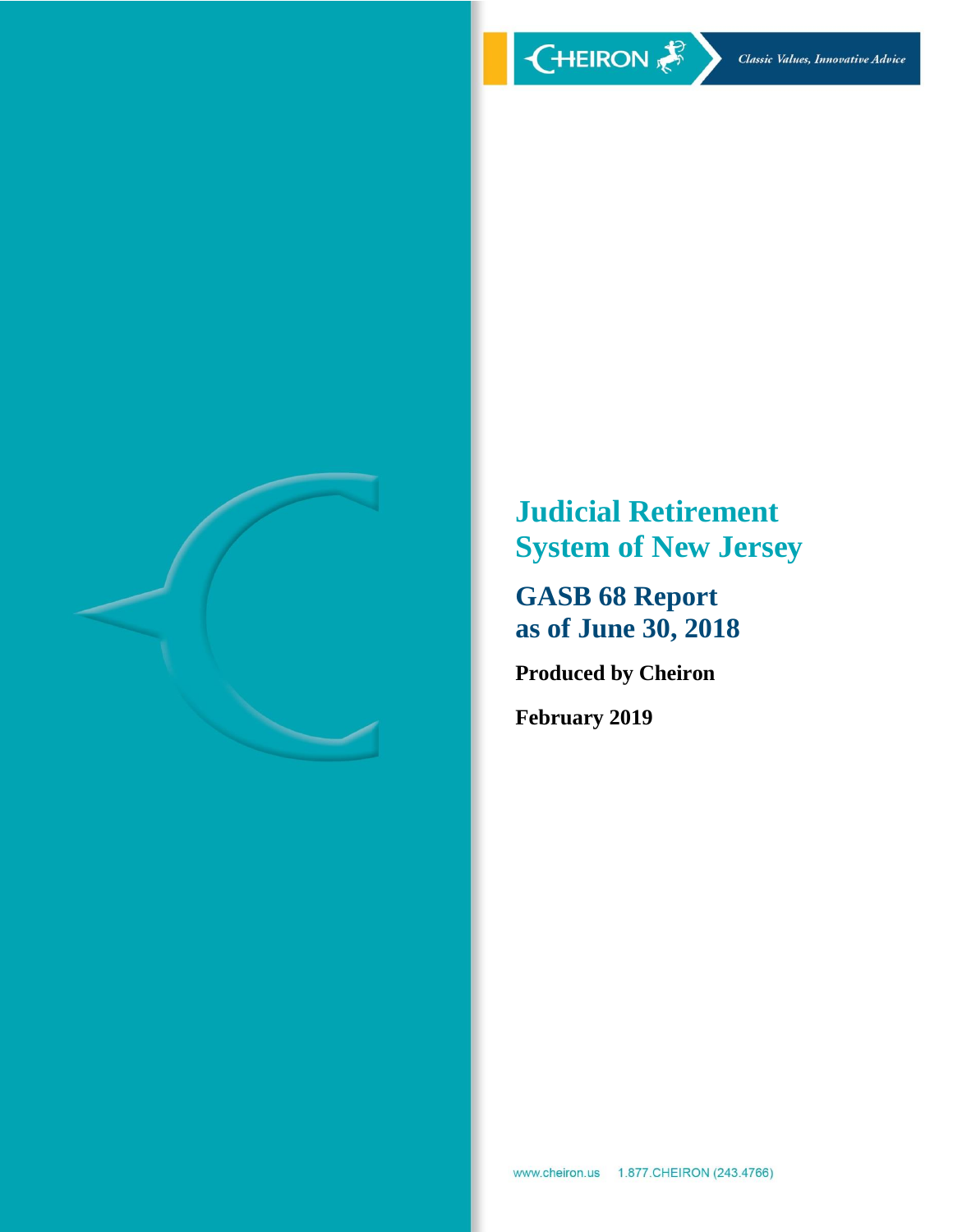# **TABLE OF CONTENTS**

| <b>Section</b>                  | <i>Page</i> |  |
|---------------------------------|-------------|--|
| Section I                       |             |  |
| <b>Section II</b>               |             |  |
| Section III                     |             |  |
| Section IV                      |             |  |
| <i><u><b>Appendices</b></u></i> |             |  |
|                                 |             |  |
|                                 |             |  |
|                                 |             |  |
|                                 |             |  |
|                                 |             |  |

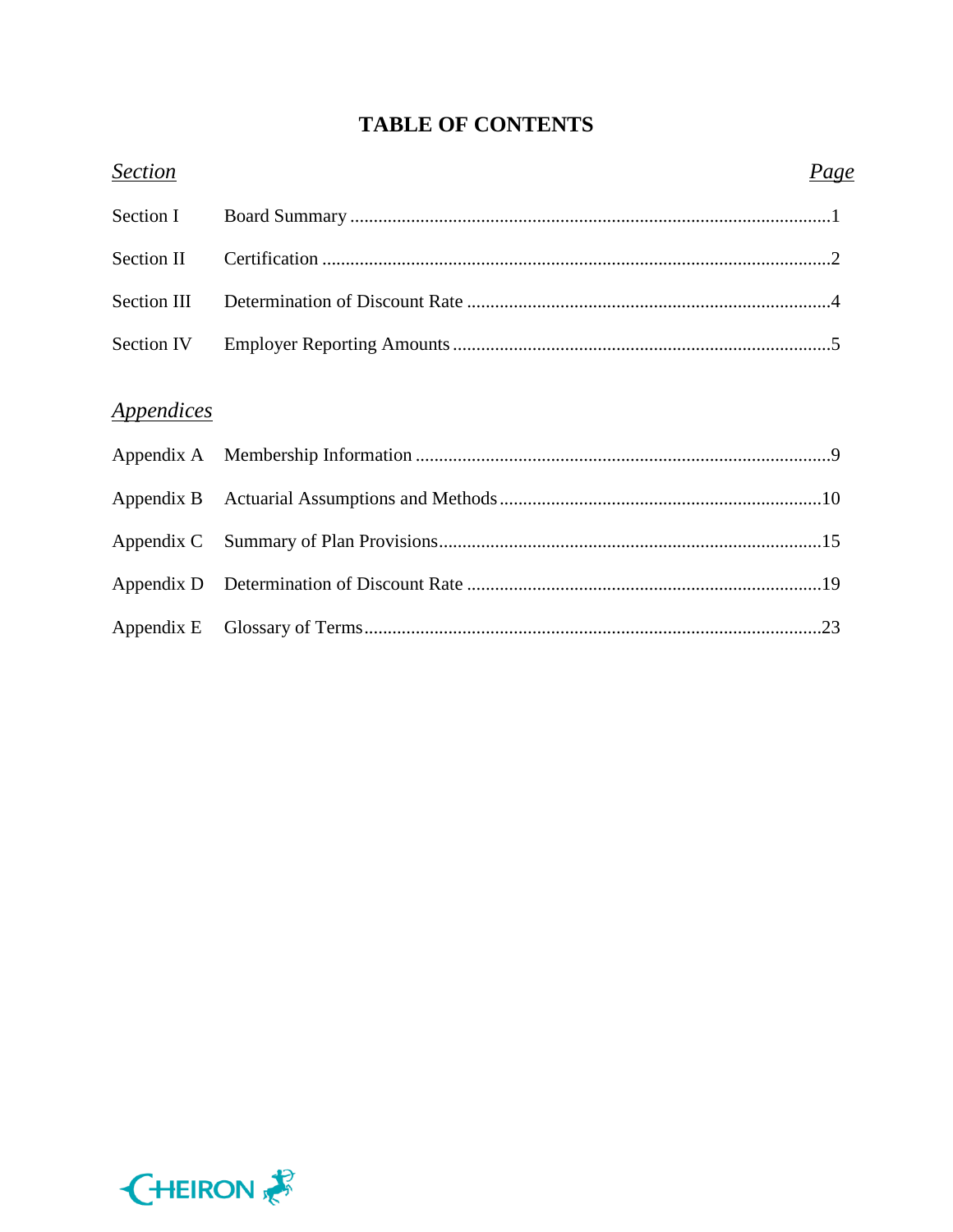# **SECTION I – BOARD SUMMARY**

The purpose of this report is to provide accounting and financial disclosure information under Government Accounting Standards Board Statement 68 for the Judicial Retirement System of New Jersey (JRS). This information includes:

- Disclosure of Deferred Inflows and Outflows, and
- Calculation of the Annual Pension Expense.

# **Highlights**

The reporting date for the JRS is June 30, 2018. Measurements as of the reporting date are based on the fair value of assets as of June 30, 2018 and the Total Pension Liability as of the valuation date, July 1, 2017, updated to June 30, 2018. There were no changes in benefits between the valuation date and the measurement date. There was a change in assumptions as the discount rate used to measure the Total Pension Liability was changed as of the measurement date. We are not aware of any other significant events between the valuation date and the measurement date so the update procedures only included the addition of service cost and interest cost offset by actual benefit payments and an adjustment to reflect the change in discount rate. Additional information about the TPL can be found in the GASB 67 report.

The June 30, 2017 values shown in this report are based on the prior actuary's GASB report.

| <b>Table I-1</b><br><b>Summary of Results</b>                                                             |          |                                                          |                       |                                                          |  |  |  |  |
|-----------------------------------------------------------------------------------------------------------|----------|----------------------------------------------------------|-----------------------|----------------------------------------------------------|--|--|--|--|
| <b>Measurement Date</b>                                                                                   |          | 6/30/2018                                                |                       | 6/30/2017                                                |  |  |  |  |
| Net Pension Liability<br>Deferred Outflows<br>Deferred Inflows<br>Net Impact on Statement of Net Position | \$<br>\$ | 754,294,872<br>(18,062,743)<br>52,394,447<br>788,626,576 | - \$<br><sup>\$</sup> | 762,070,662<br>(49,873,525)<br>57,085,898<br>769,283,035 |  |  |  |  |
| Pension Expense<br>Pension Expense (% of Payroll)                                                         | \$       | 43, 367, 178<br>62.65%                                   | -S                    | 48,098,248<br>70.67%                                     |  |  |  |  |

The following table provides a summary of the key results during this reporting period.

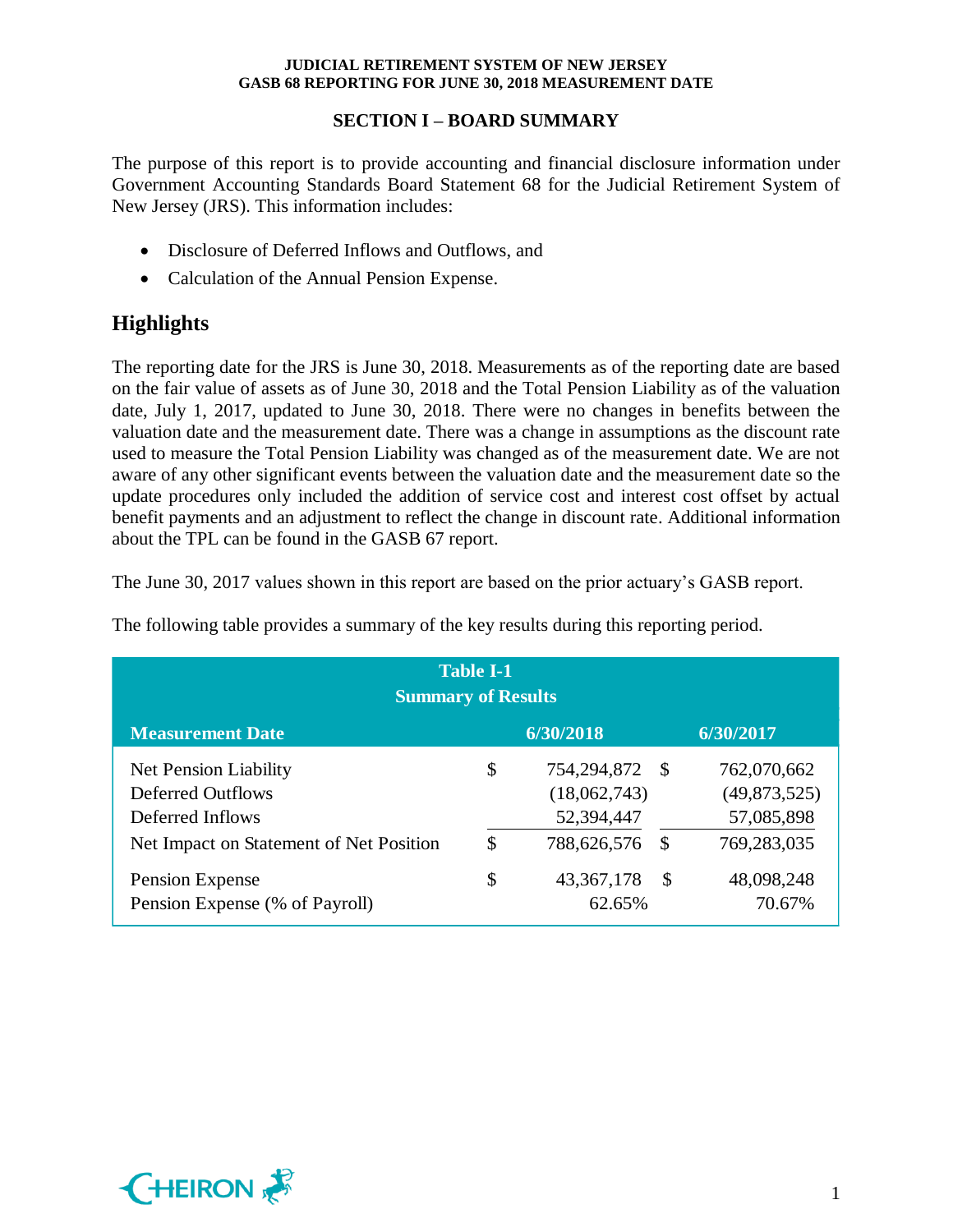# **SECTION II – CERTIFICATION**

The purpose of this report is to provide accounting and financial reporting information under GASB 68 for JRS. This report is for the use of JRS, the Division of Pensions and Benefits and their auditors in preparing financial reports in accordance with applicable law and accounting requirements. This report is not appropriate for other purposes, including the measurement of funding requirements for JRS and estimating the price to settle JRS's obligations.

In preparing our report, we relied on information (some oral and some written) supplied by the Division of Pensions and Benefits. This information includes, but is not limited to, the plan provisions, employee data, and financial information. We performed an informal examination of the obvious characteristics of the data for reasonableness and consistency in accordance with Actuarial Standard of Practice No. 23.

Future actuarial measurements may differ significantly from the current measurements due to such factors as the following: plan experience differing from that anticipated by the economic or demographic assumptions; changes in economic or demographic assumptions; and changes in plan provisions or applicable law.

For purposes of this report, the calculation of the Total Pension Liability and the projection of the Plan's contributions and projected benefit payments were based on the recommended demographic assumptions of the July 1, 2011 – June 30, 2014 Experience Study prepared by the prior actuary, which was approved by the State House Commission on October 26, 2015. Cheiron has reviewed this experience study. While we consider these assumptions to be generally reasonable, we have not yet performed our own actuarial experience study.

Based on the State Treasurer's recommendation the following economic assumptions are used to determine the Total Pension Liability and the actuarially determined contributions:

- Effective with the July 1, 2017 valuation: 7.50% per annum,
- Effective with the July 1, 2019 valuation: 7.30% per annum,
- Effective with the July 1, 2021 valuation: 7.00% per annum,

In accordance with Paragraph 40 of GASB Statement No. 67, the projection of the Plan's fiduciary net position is based on a long-term expected rate of return of 7.00% per annum.

To the best of our knowledge, this report and its contents have been prepared in accordance with generally recognized and accepted actuarial principles and practices that are consistent with the Code of Professional Conduct and applicable Actuarial Standards of Practice set out by the Actuarial Standards Board. Furthermore, as credentialed actuaries, we meet the Qualification Standards of the American Academy of Actuaries to render the opinion contained in this report. This report does not address any contractual or legal issues. We are not attorneys and our firm does not provide any legal services or advice.

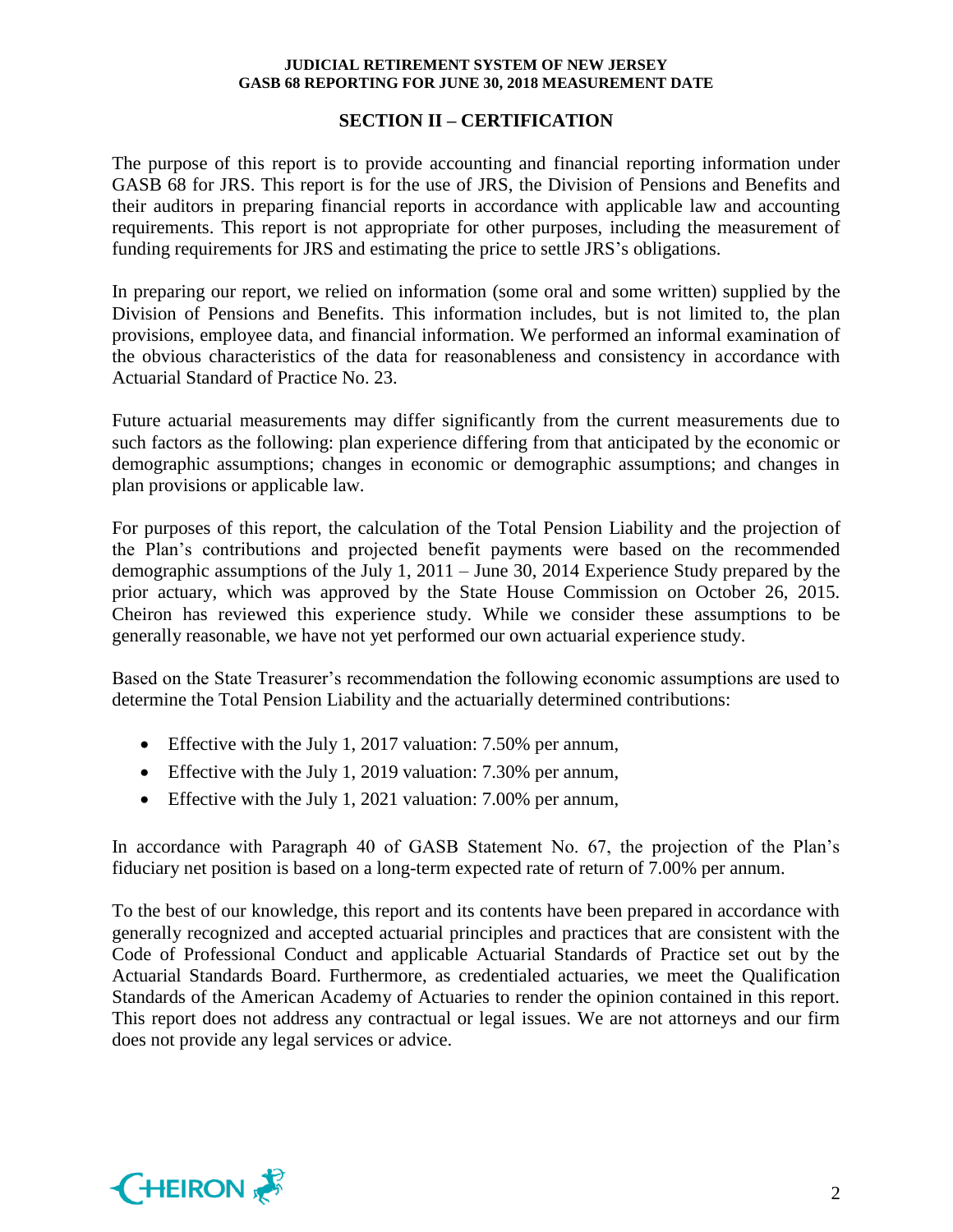### **SECTION II – CERTIFICATION**

This report was prepared for JRS for the purposes described herein and for the use by the plan auditors in completing an audit related to the matters herein. Other users of this report are not intended users as defined in the Actuarial Standards of Practice, and Cheiron assumes no duty or liability to any other user.

 $441$ 

Janet Cranna, FSA, FCA, MAAA, EA Anu Patel, FSA, MAAA, EA Principal Consulting Actuary Principal Consulting Actuary

Anu Patil

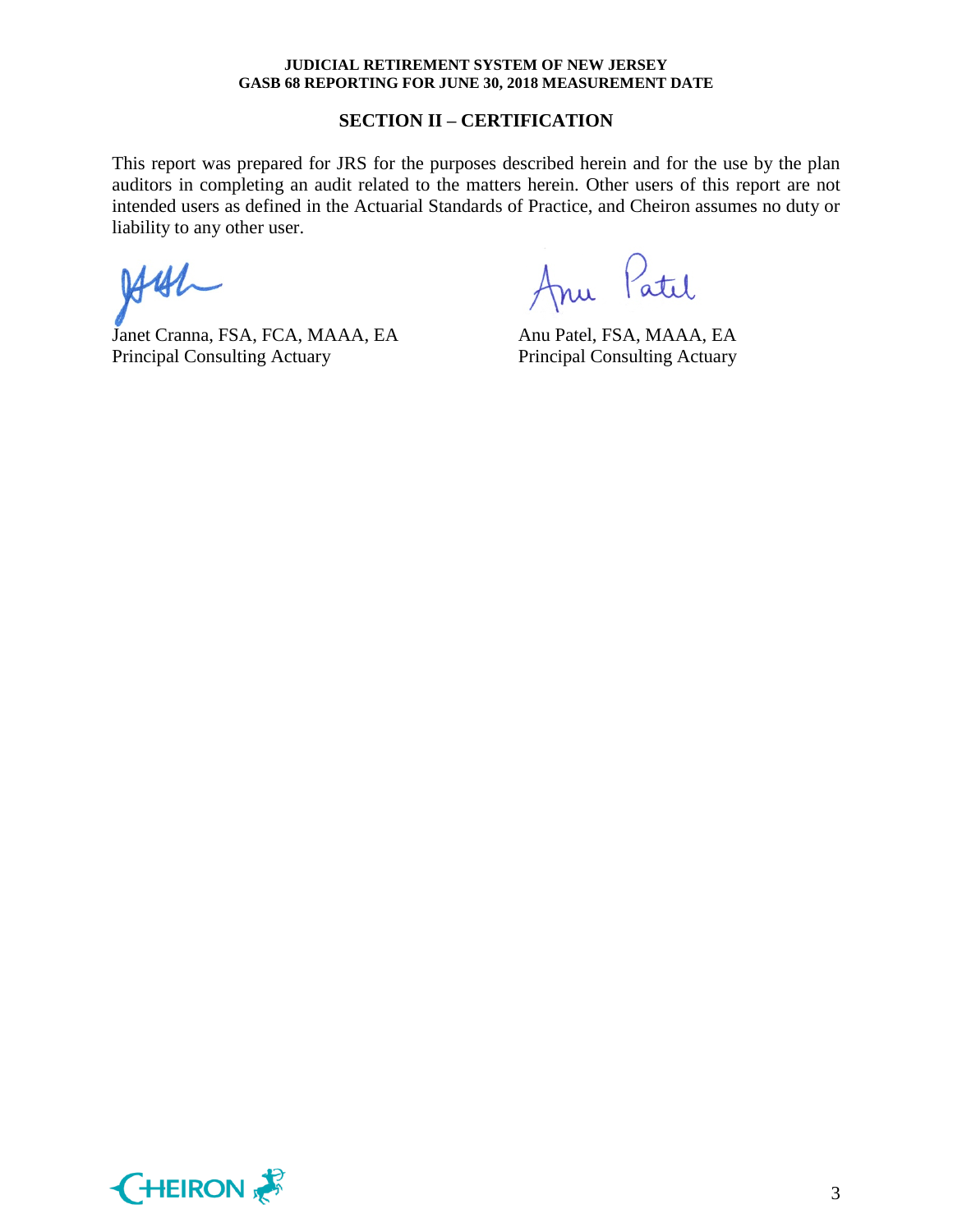# **SECTION III – DETERMINATION OF DISCOUNT RATE**

The discount rate used to measure the Total Pension Liability was 3.83% as of June 30, 2017 and 4.09% as of June 30, 2018. As discussed with the Division of Pensions and Benefits, the projection of cash flows used to determine the discount rate as of June 30, 2018 assumed:

- In accordance with Paragraph 40 of GASB Statement No. 67, the projection of the Plan's fiduciary net position is based on a long-term expected rate of return of 7.00% per annum.
- In accordance with Paragraph 37 of GASB Statement No. 67, the projection of the Plan's contributions and projected benefit payments were based on the recommended demographic assumptions of the July 1, 2011 – June 30, 2014 Experience Study prepared by the prior actuary, which was approved by the State House Commission on October 26, 2015.

Based on the State Treasurer' recommendation the following economic assumptions are used to determine the actuarially determined contributions:

- o Effective with the July 1, 2017 valuation: 7.50% per annum,
- o Effective with the July 1, 2019 valuation: 7.30% per annum,
- o Effective with the July 1, 2021 valuation: 7.00% per annum.
- It is assumed that the State will contribute 50.00% of the actuarially determined contribution and 100% of its Non-Contributory Group Insurance Premium Fund (NCGIPF) contribution. The 50.00% contribution rate is the actual total State contribution rate paid in fiscal year ending June 30, 2018 with respect to the actuarially determined contribution for the fiscal year ending June 30, 2018 for all State administered retirement systems.
- Prior to FYE 2018, it was assumed the State would make pension contributions on the June  $30<sup>th</sup>$  following the valuation date. Effective with FYE 2018, Chapter 83, P.L. 2016 requires the State to make pension contributions on a quarterly basis: at least 25 percent by September 30, at least 50 percent by December 31, at least 75 percent by March 31, and at least 100 percent by June 30.

Based on these assumptions, the pension Plan's fiduciary net position was projected to be available to make all projected future benefit payments of current Plan members through fiscal year 2024. Municipal bond rates of 3.58% as of June 30, 2017 and 3.87% as of June 30, 2018 were used in the development of the blended GASB discount rate after that point. As selected by the State Treasurer, the rates are based on the Bond Buyer GO 20-Bond Municipal Bond Index. Based on the long-term rate of return of 7.00% and the municipal bond rate of 3.58% as of June 30, 2017 and the long-term rate of return of 7.00% and the municipal bond rate of 3.87% as of June 30, 2018, the blended GASB discount rates are 3.83% as of June 30, 2017 and **4.09%** as of June 30, 2018. The assumed discount rates have been determined in accordance with the method prescribed by GASB Statement No. 67.

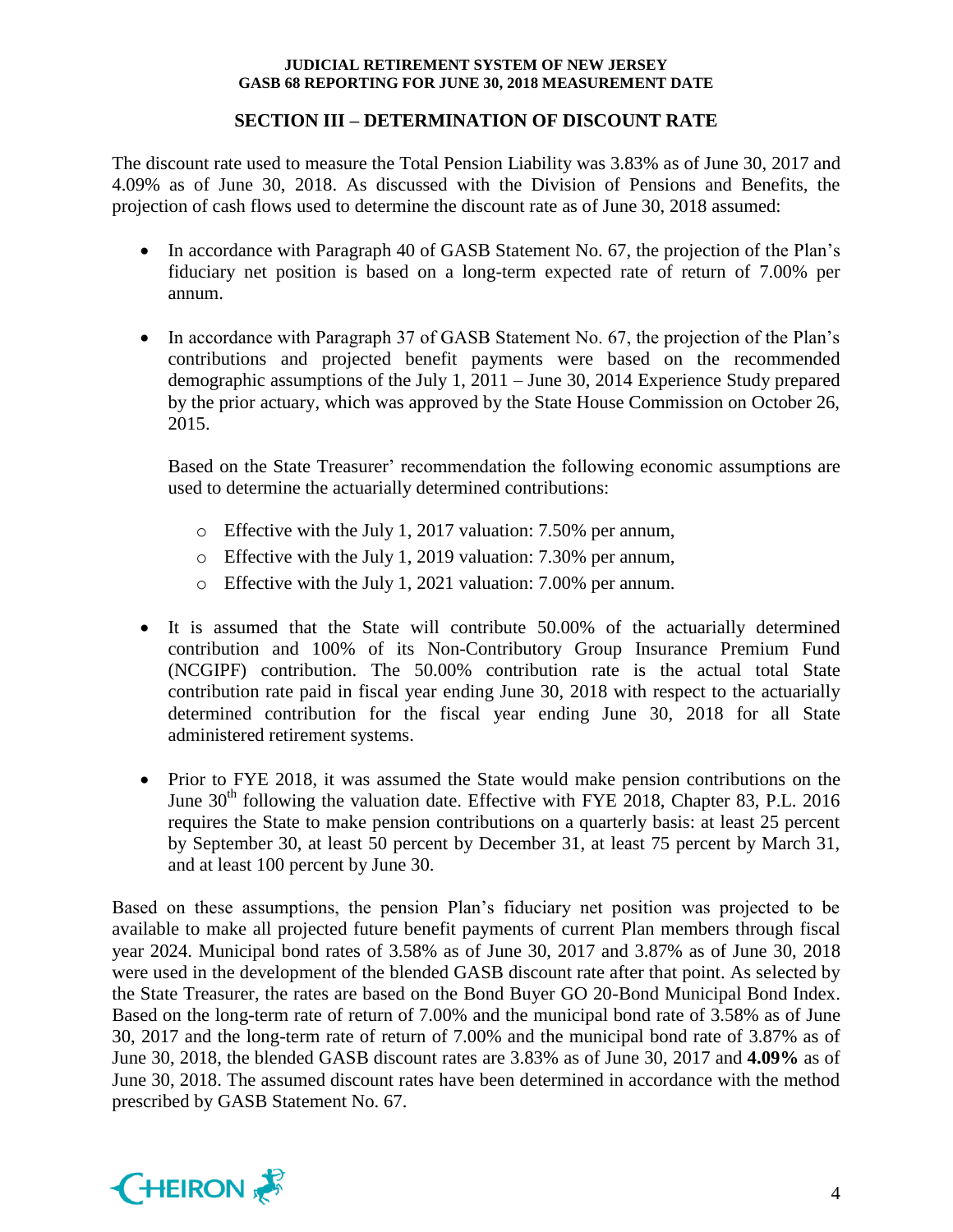# **SECTION IV –EMPLOYER REPORTING AMOUNTS**

We understand the State has elected to use the 2018 measurement date for its 2019 reporting date. As a result, the schedules in this section will be used by the State for its 2019 reporting.

The impact of experience gains or losses and assumption changes on the TPL are recognized in expense over the average expected remaining service life of all active and inactive members of the System. As of the measurement date, this recognition period was 3.66 years.

The following tables summarize the current balances of deferred outflows and deferred inflows of resources along with the net recognition over the next five years.

| <b>Table IV-1</b><br><b>Schedule of Deferred Inflows and Outflows of Resources</b>                                    |    |                         |    |                         |  |  |  |
|-----------------------------------------------------------------------------------------------------------------------|----|-------------------------|----|-------------------------|--|--|--|
| <b>Deferred</b><br><b>Deferred</b><br><b>Outflows of</b><br><b>Inflows of</b><br><b>Resources</b><br><b>Resources</b> |    |                         |    |                         |  |  |  |
| Differences between expected and actual experience<br>Changes in assumptions                                          | \$ | 5,943,573<br>10,958,757 | \$ | 6,216,185<br>46,178,262 |  |  |  |
| Net differences between projected and actual earnings<br>on pension plan investments<br><b>Total</b>                  |    | 1,160,413<br>18,062,743 |    | 0<br>52,394,44          |  |  |  |

Amounts reported as deferred outflows and deferred inflows of resources will be recognized in pension expense as follows:

| <b>Measurement year ended June 30:</b> |                |
|----------------------------------------|----------------|
| 2019                                   | (11,078,633)   |
| 2020                                   | (14, 554, 750) |
| 2021                                   | (7,996,995)    |
| 2022                                   | (701, 326)     |
| 2023                                   | 0              |
| Thereafter \$                          | 0              |

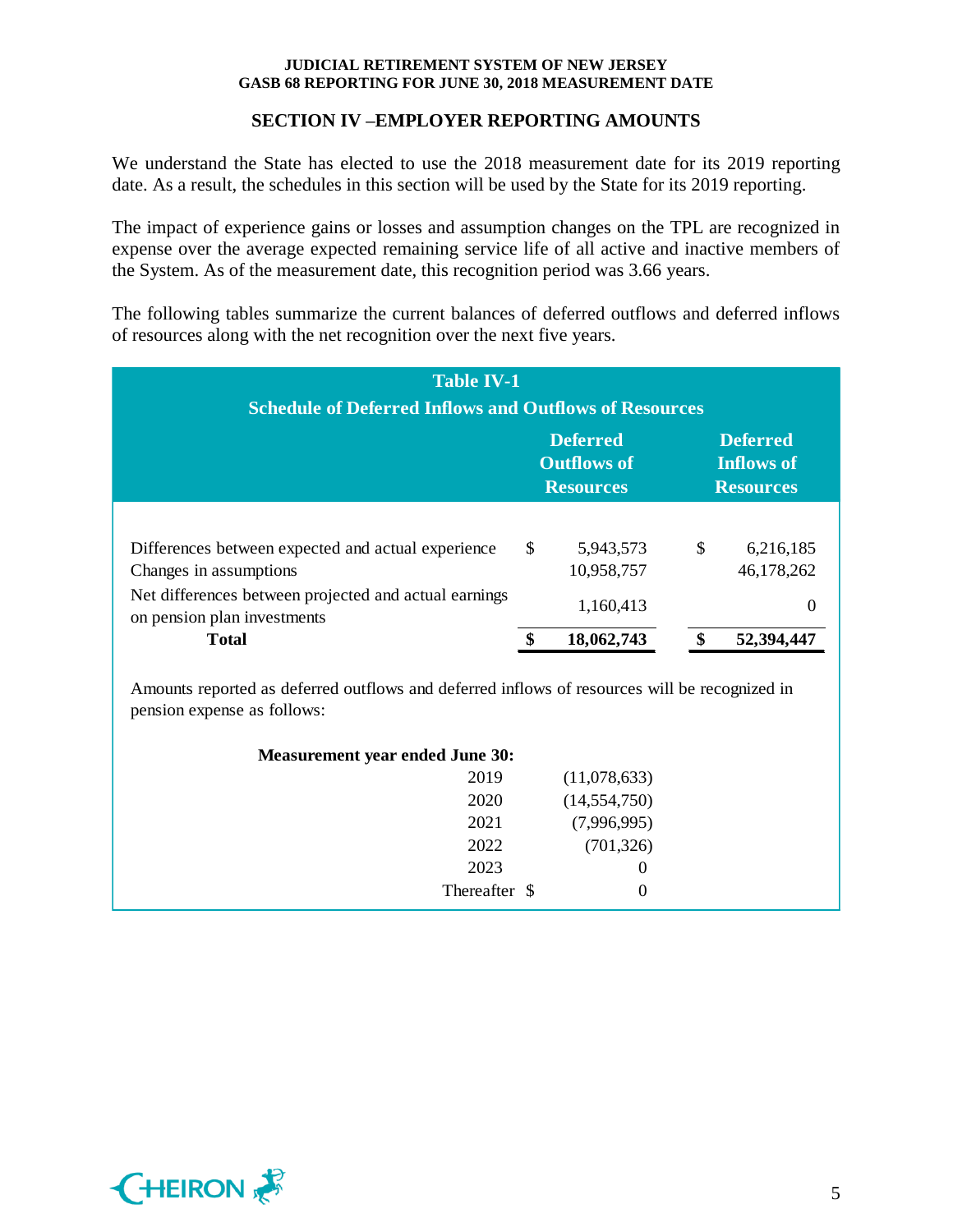# **SECTION IV –EMPLOYER REPORTING AMOUNTS**

|                                              |             |                                        |                                                                                                               |    | <b>Table IV-2</b> |  |                  |               |                                                      |                  |      |                |
|----------------------------------------------|-------------|----------------------------------------|---------------------------------------------------------------------------------------------------------------|----|-------------------|--|------------------|---------------|------------------------------------------------------|------------------|------|----------------|
|                                              |             |                                        | <b>Detailed Schedule of Deferred Inflows and Outflows of Resources</b>                                        |    |                   |  |                  |               |                                                      |                  |      |                |
|                                              |             |                                        | Recognition of differences between expected and actual experience                                             |    |                   |  |                  |               |                                                      |                  |      |                |
| From                                         | Remaining   |                                        | Remaining                                                                                                     |    |                   |  |                  |               |                                                      |                  |      |                |
| Measurement                                  | Recognition |                                        | Deferred (Inflows)                                                                                            |    |                   |  |                  |               | <b>Recognition Year</b>                              |                  |      |                |
| <b>Year Ending</b>                           | Period      |                                        | and Outflows*                                                                                                 |    | 2018              |  | 2019             |               | 2020                                                 | 2021             | 2022 |                |
| 2018                                         | 3.66        | \$                                     | $(8,553,096)$ \$                                                                                              |    | $(2,336,911)$ \$  |  | $(2,336,911)$ \$ |               | $(2,336,911)$ \$                                     | $(1,542,363)$ \$ |      | $\Omega$       |
| 2017                                         | 2.44        |                                        | 10,015,826                                                                                                    |    | 4,104,847         |  | 4,104,847        |               | 1,806,132                                            | 0                |      | $\Omega$       |
| 2016                                         | 1.44        |                                        | 106,670                                                                                                       |    | 74,076            |  | 32,594           |               | $\theta$                                             | $\overline{0}$   |      | 0              |
| 2015                                         | 0.60        |                                        | (288, 865)                                                                                                    |    | (288, 865)        |  | $\overline{0}$   |               | $\mathbf{0}$                                         | 0                |      | $\overline{0}$ |
| Total                                        |             | \$                                     | 1,280,535                                                                                                     | \$ | 1,553,147 \$      |  | 1,800,530        | $\mathcal{S}$ | $(530,779)$ \$                                       | $(1,542,363)$ \$ |      | $\Omega$       |
|                                              |             |                                        |                                                                                                               |    |                   |  |                  |               |                                                      |                  |      |                |
| <b>Recognition of changes in assumptions</b> |             |                                        |                                                                                                               |    |                   |  |                  |               |                                                      |                  |      |                |
| From                                         | Remaining   |                                        | Remaining                                                                                                     |    |                   |  |                  |               |                                                      |                  |      |                |
| Measurement                                  | Recognition | Deferred (Inflows)<br>Recognition Year |                                                                                                               |    |                   |  |                  |               |                                                      |                  |      |                |
| <b>Year Ending</b>                           | Period      |                                        | and Outflows*                                                                                                 |    | 2018              |  | 2019             |               | 2020                                                 | 2021             | 2022 |                |
| 2018                                         | 3.66        | \$                                     | $(23,084,707)$ \$                                                                                             |    | $(6,307,297)$ \$  |  | $(6,307,297)$ \$ |               | $(6,307,297)$ \$                                     | $(4,162,816)$ \$ |      | $\Omega$       |
| 2017                                         | 2.44        |                                        | (49,818,111)                                                                                                  |    | (20, 417, 259)    |  | (20, 417, 259)   |               | (8,983,593)                                          | 0                |      | 0              |
| 2016                                         | 1.44        |                                        | 35,865,022                                                                                                    |    | 24,906,265        |  | 10,958,757       |               | $\Omega$                                             | $\theta$         |      | 0              |
| 2015                                         | 0.60        |                                        | (6,978,922)                                                                                                   |    | (6,978,922)       |  | $\Omega$         |               | $\Omega$                                             | $\Omega$         |      | $\overline{0}$ |
| Total                                        |             | \$                                     | $(44,016,718)$ \$                                                                                             |    |                   |  |                  |               | $(8,797,213)$ \$ $(15,765,799)$ \$ $(15,290,890)$ \$ | $(4,162,816)$ \$ |      | $\Omega$       |
| From                                         | Remaining   |                                        | Recognition of net differences between projected and actual earnings on pension plan investments<br>Remaining |    |                   |  |                  |               |                                                      |                  |      |                |
| Measurement                                  | Recognition |                                        | Deferred (Inflows)                                                                                            |    |                   |  |                  |               | <b>Recognition Year</b>                              |                  |      |                |
| Year Ending                                  | Period      |                                        | and Outflows*                                                                                                 |    | 2018              |  | 2019             |               | 2020                                                 | 2021             | 2022 |                |
| 2018                                         | 5.00        | \$                                     | $(3,506,622)$ \$                                                                                              |    | $(701, 324)$ \$   |  | $(701, 324)$ \$  |               | $(701, 324)$ \$                                      | $(701, 324)$ \$  |      | (701, 326)     |
| 2017                                         | 4.00        |                                        | (6,361,971)                                                                                                   |    | (1,590,493)       |  | (1,590,493)      |               | (1,590,493)                                          | (1,590,492)      |      | $\Omega$       |
| 2016                                         | 3.00        |                                        | 10,676,210                                                                                                    |    | 3,558,737         |  | 3,558,737        |               | 3,558,736                                            | 0                |      | 0              |
| 2015                                         | 2.00        |                                        | 3,239,434                                                                                                     |    | 1,619,718         |  | 1,619,716        |               | $\Omega$                                             | $\theta$         |      | 0              |
| 2014                                         | 1.00        |                                        | (3,667,666)                                                                                                   |    | (3,667,666)       |  | $\theta$         |               | $\Omega$                                             | 0                |      | 0              |
| Total                                        |             | \$                                     | 379,385                                                                                                       | \$ | $(781,028)$ \$    |  | 2,886,636        | $\mathcal{S}$ | 1,266,919<br>\$                                      | $(2,291,816)$ \$ |      | (701, 326)     |
| <b>Grand Total</b>                           |             | \$                                     | $(42,356,798)$ \$                                                                                             |    |                   |  |                  |               | $(8,025,094)$ \$ $(11,078,633)$ \$ $(14,554,750)$ \$ | $(7,996,995)$ \$ |      | (701, 326)     |

*\* As of the beginning of the measurement year*

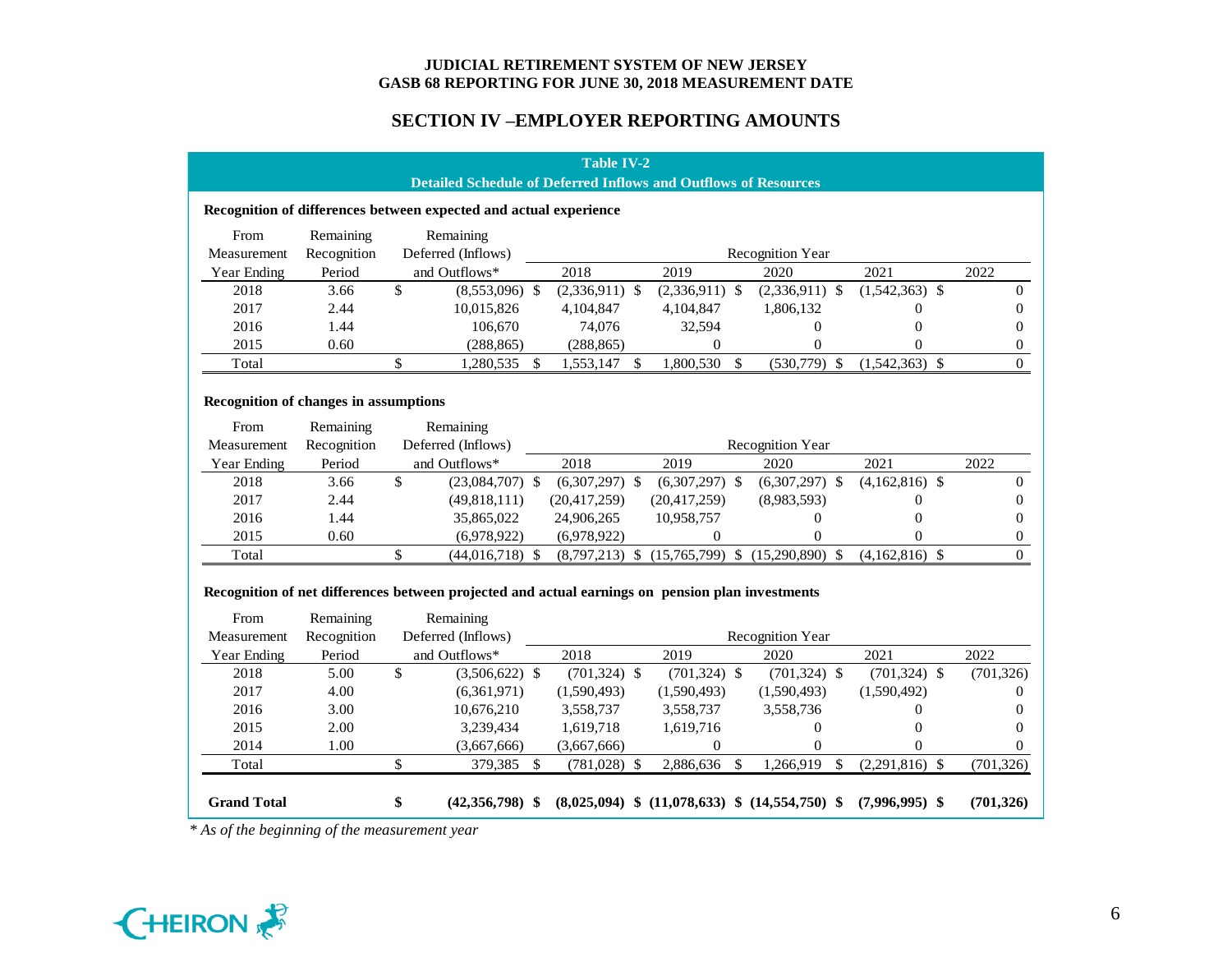# **SECTION IV –EMPLOYER REPORTING AMOUNTS**

The annual pension expense recognized by the State can be calculated two different ways. First, it is the change in the amounts reported on the Statement of Net Position that relate to JRS and are not attributable to employer contributions. That is, it is the change in NPL plus the changes in deferred outflows and inflows plus employer contributions.

Alternatively, annual pension expense can be calculated by its individual components. While GASB does not require or suggest the organization of the individual components shown in the following table, we believe it helps to understand the level and volatility of pension expense.

First, there are components referred to as operating expenses. These are items directly attributable to the operation of the plan during the measurement year. Service cost less employee contributions represents the increase in employer-provided benefits attributable to the year, and administrative expenses are the cost of operating JRS for the year.

Second, there are the financing expenses: the interest on the Total Pension Liability less the expected return on assets.

The final category is changes. This category will drive most of the volatility in pension expense from year to year. It includes any changes in benefits made during the year and the recognized amounts due to assumption changes, gains or losses on the TPL, and investment gains or losses.

The following table shows the development of pension expense for the State through both of these methodologies.

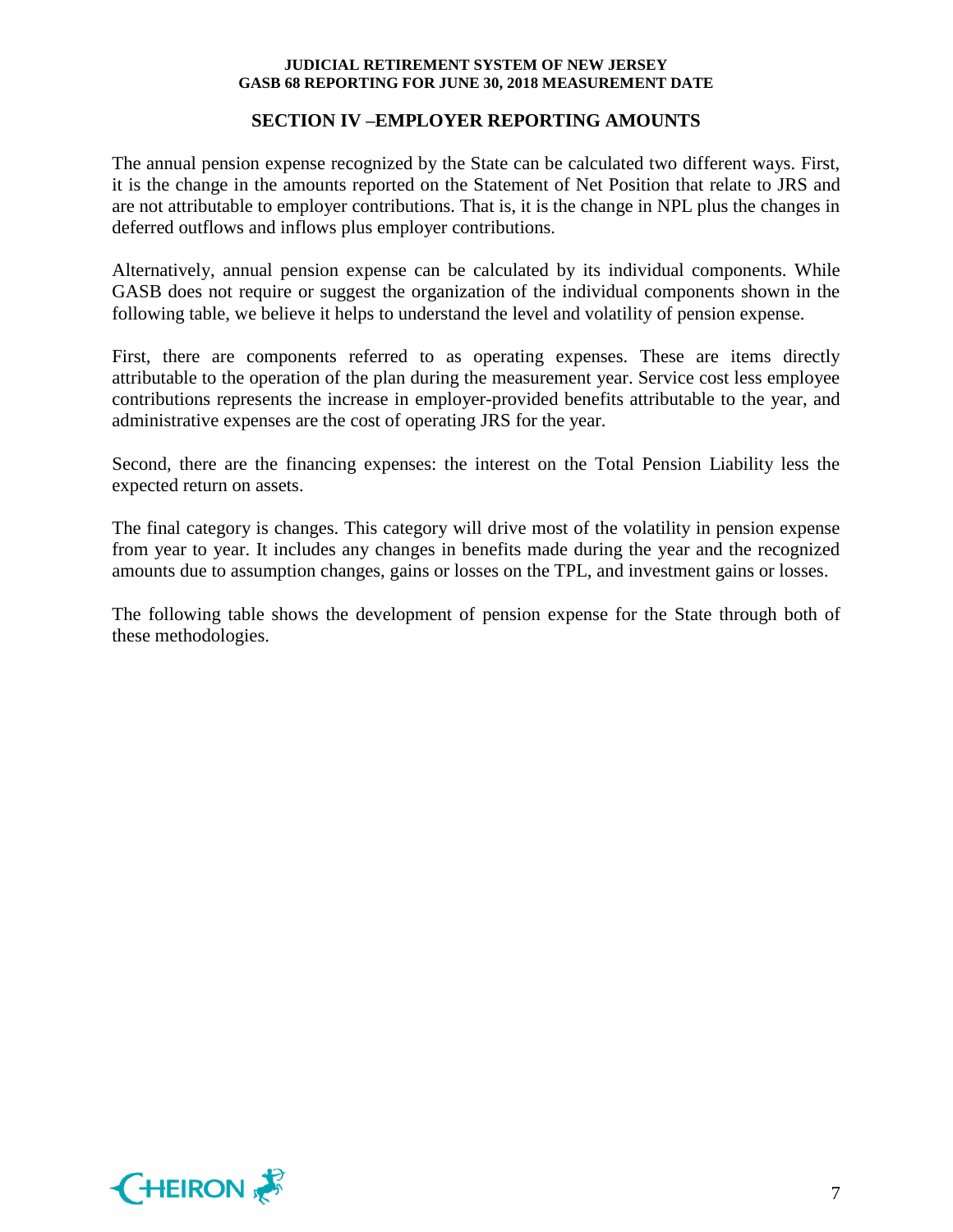# **SECTION IV –EMPLOYER REPORTING AMOUNTS**

| <b>Table IV-3</b><br><b>Calculation of Pension Expense</b> |                    |                |                        |              |  |  |  |
|------------------------------------------------------------|--------------------|----------------|------------------------|--------------|--|--|--|
| <b>Measurement Year Ending</b>                             |                    | 2018           |                        | 2017         |  |  |  |
| Change in Net Pension Liability                            | \$                 | (7,775,790)    | $\mathbb{S}$           | (38,671,624) |  |  |  |
| Change in Deferred Outflows                                |                    | 31,810,782     |                        | 28,723,362   |  |  |  |
| Change in Deferred Inflows                                 |                    | (4,691,451)    |                        | 37,705,131   |  |  |  |
| <b>Employer Contributions</b>                              |                    | 24,023,637     |                        | 20,341,379   |  |  |  |
| <b>Pension Expense</b>                                     | $\mathbf{\$}$      | 43,367,178     | $\boldsymbol{\hat{S}}$ | 48,098,248   |  |  |  |
| Pension Expense as % of Payroll                            |                    | 62.65%         |                        | 70.67%       |  |  |  |
| <b>Operating Expenses</b>                                  |                    |                |                        |              |  |  |  |
| Service cost                                               | \$                 | 35,477,981     | \$                     | 37,224,230   |  |  |  |
| Employee contributions                                     |                    | (9,177,453)    |                        | (10,348,191) |  |  |  |
| Administrative expenses                                    |                    | 185,364        |                        | 150,588      |  |  |  |
| Total                                                      | \$                 | 26,485,892     | $\mathbb{S}$           | 27,026,627   |  |  |  |
| <b>Financing Expenses</b>                                  |                    |                |                        |              |  |  |  |
| Interest cost                                              | \$                 | 36,209,627     | $\mathcal{S}$          | 30,788,977   |  |  |  |
| Expected return on assets                                  |                    | (11, 303, 247) |                        | (12,078,688) |  |  |  |
| Total                                                      | $\mathbf{\hat{S}}$ | 24,906,380     | $\mathbb{S}$           | 18,710,289   |  |  |  |
| <b>Changes</b>                                             |                    |                |                        |              |  |  |  |
| Benefit changes                                            | \$                 | $\Omega$       | $\mathbb{S}$           | $\Omega$     |  |  |  |
| Recognition of assumption changes                          |                    | (8,797,213)    |                        | (1,256,444)  |  |  |  |
| Recognition of liability gains and losses                  |                    | 1,553,147      |                        | 3,697,479    |  |  |  |
| Recognition of investment gains and losses                 |                    | (781, 028)     |                        | (79, 703)    |  |  |  |
| Total                                                      | \$                 | (8,025,094)    | $\mathbb{S}$           | 2,361,332    |  |  |  |
| <b>Pension Expense</b>                                     | \$                 | 43,367,178     | \$                     | 48,098,248   |  |  |  |

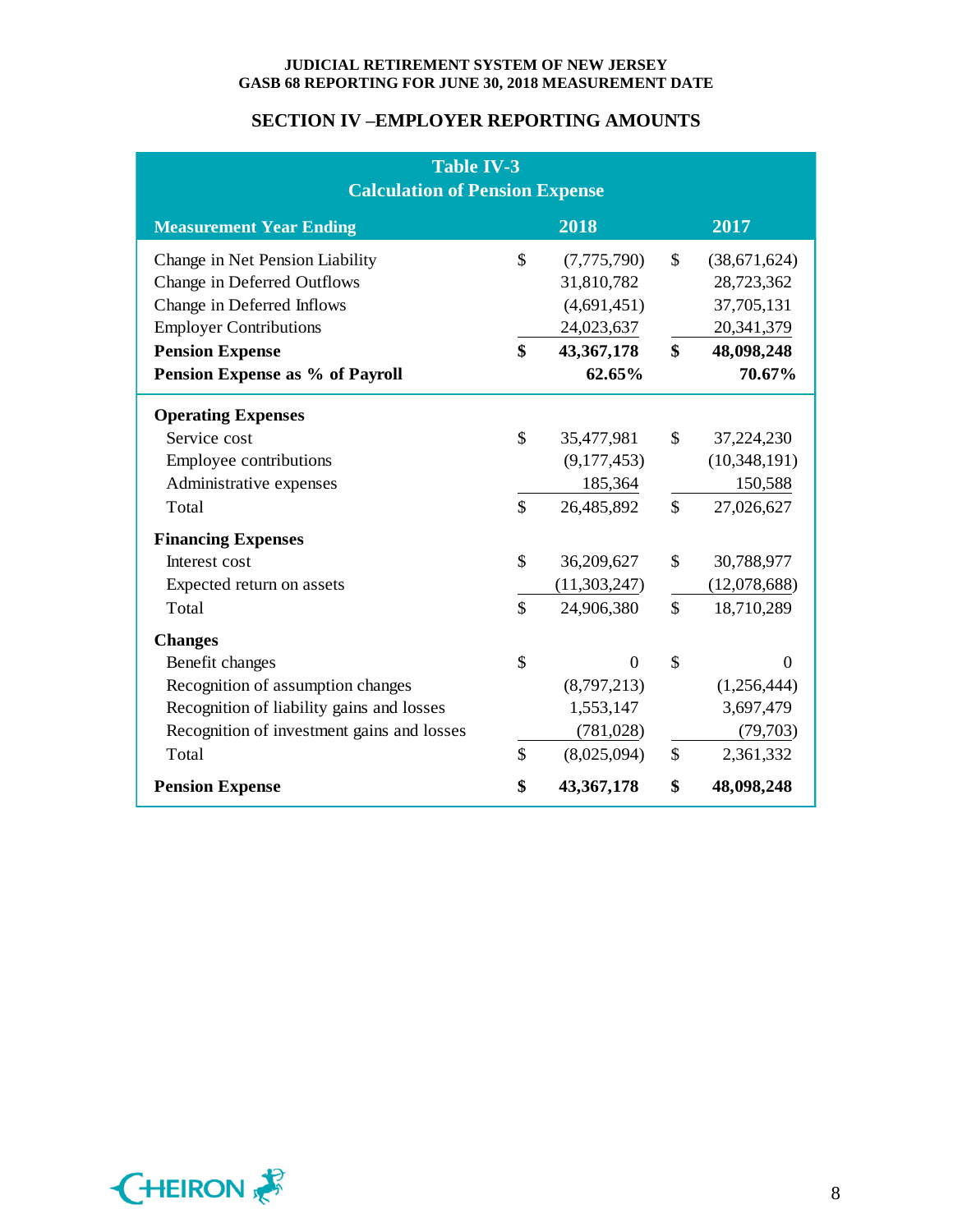# **APPENDIX A – MEMBERSHIP INFORMATION**

| <b>Plan Membership</b>                                                                        |                     |                     |  |  |  |  |  |
|-----------------------------------------------------------------------------------------------|---------------------|---------------------|--|--|--|--|--|
|                                                                                               | <b>July 1, 2017</b> | <b>July 1, 2016</b> |  |  |  |  |  |
| <b>Contributing Actives</b>                                                                   | 417                 | 410                 |  |  |  |  |  |
| Non-Contributing Actives                                                                      | 11                  |                     |  |  |  |  |  |
| <b>Terminated Vested</b>                                                                      | $\overline{A}$      |                     |  |  |  |  |  |
| <b>Inactive Receiving Benefits</b>                                                            | 607                 | 605                 |  |  |  |  |  |
| Total                                                                                         | 1,039               | 1,019               |  |  |  |  |  |
| <b>Annual Compensation for Contributing Actives</b><br>Annual Retirement Allowances for Those | \$69,216,709        | \$68,062,584        |  |  |  |  |  |
| <b>Receiving Benefits</b>                                                                     | 56,283,292          | \$55,093,264        |  |  |  |  |  |

The July 1, 2017 membership information shown in the table above is based on Cheiron's processed data and may not match the prior actuary's report.

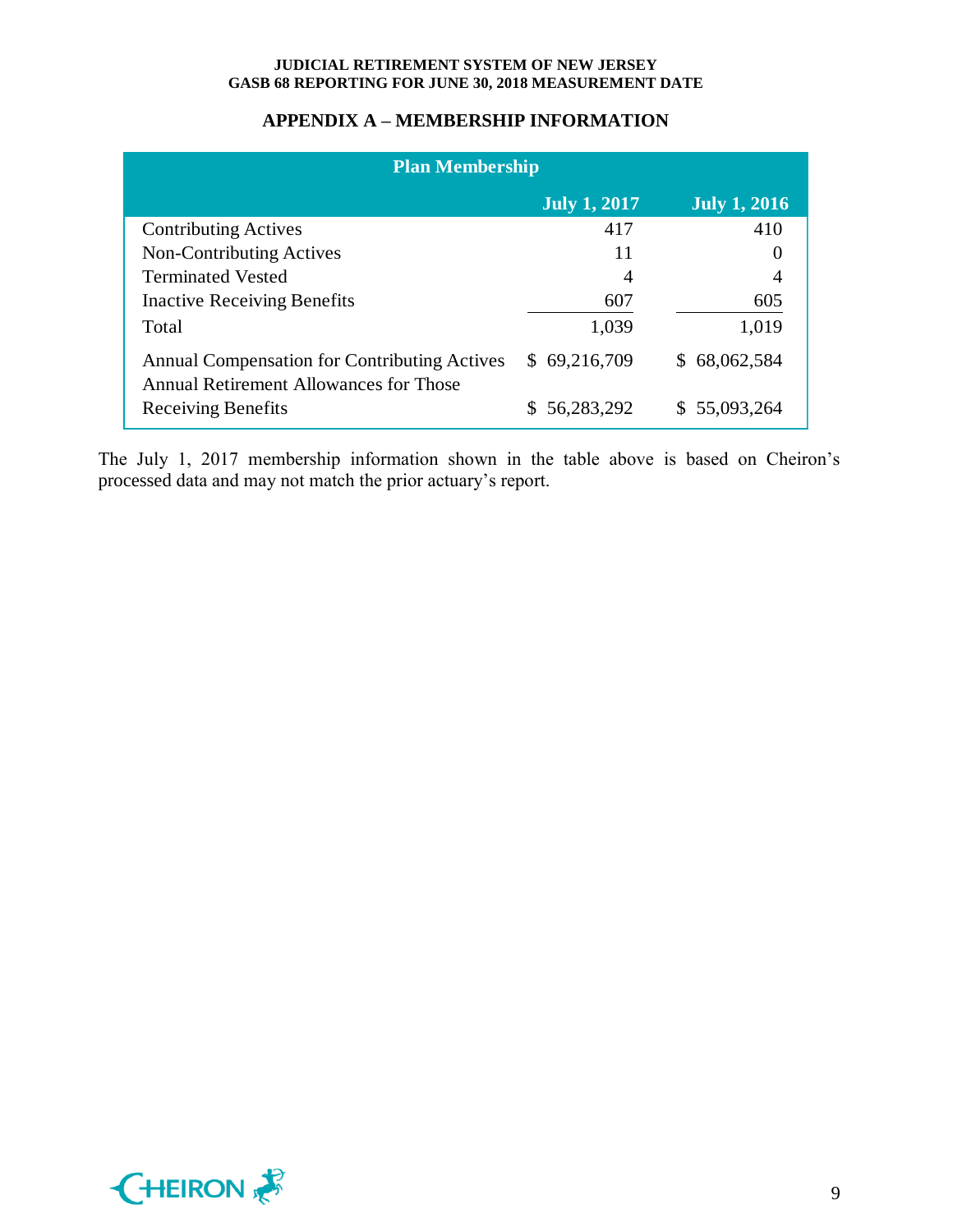# **APPENDIX B – ACTUARIAL ASSUMPTIONS AND METHODS**

# **A. Actuarial Assumptions**

| 1. Investment Rate of<br><b>Return for determining</b><br><b>Actuarially Determined</b><br><b>Contributions</b> | • July 1, 2017 valuation: 7.50% per annum, compounded annually.<br>• July 1, 2018 valuation: 7.50% per annum, compounded annually.<br>• July 1, 2019 valuation: 7.30% per annum, compounded annually.<br>• July 1, 2020 valuation: 7.30% per annum, compounded annually.<br>• July 1, 2021 and later valuations: 7.00% per annum, compounded<br>annually. |  |  |  |  |  |
|-----------------------------------------------------------------------------------------------------------------|-----------------------------------------------------------------------------------------------------------------------------------------------------------------------------------------------------------------------------------------------------------------------------------------------------------------------------------------------------------|--|--|--|--|--|
| 2. Long-Term Expected<br><b>Rate of Return</b>                                                                  | 7.00% per annum, compounded annually.                                                                                                                                                                                                                                                                                                                     |  |  |  |  |  |
| 3. GASB 68 Effective<br><b>Discount Rate</b>                                                                    | • June 30, 2017: 3.83% per annum, compounded annually.<br>• June 30, 2018: 4.09% per annum, compounded annually.                                                                                                                                                                                                                                          |  |  |  |  |  |
| 4. Administrative Expenses                                                                                      | 0.32% of the expected benefit payments for the year                                                                                                                                                                                                                                                                                                       |  |  |  |  |  |
| 5. COLA                                                                                                         | No future COLA is assumed.                                                                                                                                                                                                                                                                                                                                |  |  |  |  |  |
| <b>6.</b> Salary Increases                                                                                      | Salaries are assumed to increase by 2.00% per year through fiscal<br>year 2025 and 3.00% per year for fiscal years 2026 and thereafter.                                                                                                                                                                                                                   |  |  |  |  |  |
| 7. $401(a)(17)$ Pay Limit                                                                                       | $$270,000$ in $2017$ increasing $3.00\%$ per annum, compounded<br>annually.                                                                                                                                                                                                                                                                               |  |  |  |  |  |
| 8. Disability                                                                                                   | Representative disability rates are as follows:                                                                                                                                                                                                                                                                                                           |  |  |  |  |  |

| Age | <b>Rates</b> |
|-----|--------------|
| 30  | 0.022%       |
| 35  | 0.026        |
| 40  | 0.033        |
| 45  | 0.064        |
| 50  | 0.114        |
| 55  | 0.197        |
|     | 0.326        |

0.473

**9. Mortality Healthy Mortality: RP-2000 Combined Healthy Mortality Tables** (unadjusted for males and set forward 3 years for females) projected on a generational basis from the base year of 2000 to 2013 using Projection Scale BB and the Conduent Modified 2014 Projection scale thereafter.

> Disabled Mortality: RP-2000 Disability Mortality Tables (set forward 2 years for males and females) without projection.

65

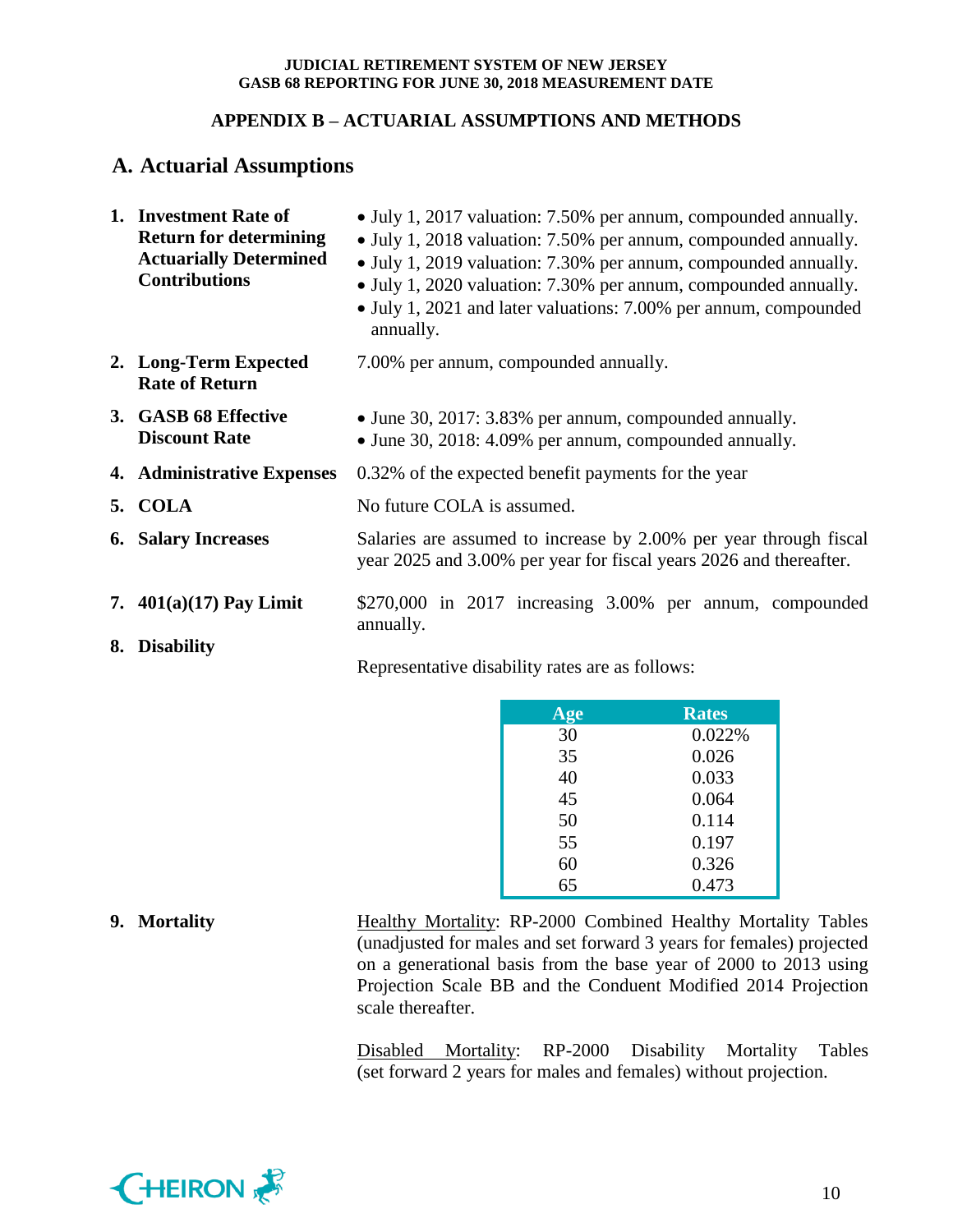# **APPENDIX B – ACTUARIAL ASSUMPTIONS AND METHODS**

# **10. Retirement**

|     |                                                                                                  |                                                                | <b>Retirement Rates</b>                                                                                                        |                                                                                                   |
|-----|--------------------------------------------------------------------------------------------------|----------------------------------------------------------------|--------------------------------------------------------------------------------------------------------------------------------|---------------------------------------------------------------------------------------------------|
|     | Age 60 with<br>20 Years of<br><b>Judicial</b><br><b>Service or</b><br>Age 65 with<br>15 Years of | <b>After Age</b><br>59 with Less<br>than 12<br><b>Years of</b> | <b>After Age</b><br>59 with 12<br>or More<br><b>Years of</b><br><b>Judicial</b><br><b>Service (but</b><br>have not<br>attained | Prior to age<br>$60$ with $5$<br>Years of<br><b>Judicial</b><br><b>Service and</b><br>25 Years of |
| Age | <b>Judicial</b><br><b>Service</b>                                                                | <b>Judicial</b><br><b>Service</b>                              | 60/20JS or<br>65/15JS                                                                                                          | <b>Public</b><br><b>Service</b>                                                                   |
| 50  | 0.0%                                                                                             | 0.0%                                                           | 0.0%                                                                                                                           | 0.0%                                                                                              |
| 51  | 0.0                                                                                              | 0.0                                                            | 0.0                                                                                                                            | 0.0                                                                                               |
| 52  | 0.0                                                                                              | 0.0                                                            | 0.0                                                                                                                            | 0.0                                                                                               |
| 53  | 0.0                                                                                              | 0.0                                                            | 0.0                                                                                                                            | 0.0                                                                                               |
| 54  | 0.0                                                                                              | 0.0                                                            | 0.0                                                                                                                            | 0.0                                                                                               |
| 55  | 0.0                                                                                              | 0.0                                                            | 0.0                                                                                                                            | 0.0                                                                                               |
| 56  | 0.0                                                                                              | 0.0                                                            | 0.0                                                                                                                            | 0.0                                                                                               |
| 57  | 0.0                                                                                              | 0.0                                                            | 0.0                                                                                                                            | 0.0                                                                                               |
| 58  | 0.0                                                                                              | 0.0                                                            | 0.0                                                                                                                            | 0.0                                                                                               |
| 59  | 0.0                                                                                              | 0.0                                                            | 0.0                                                                                                                            | 0.0                                                                                               |
| 60  | 30.0                                                                                             | 2.5                                                            | 0.0                                                                                                                            | 0.0                                                                                               |
| 61  | 20.0                                                                                             | 2.5                                                            | 0.0                                                                                                                            | 0.0                                                                                               |
| 62  | 20.0                                                                                             | 2.5                                                            | 0.0                                                                                                                            | 0.0                                                                                               |
| 63  | 30.0                                                                                             | 2.5                                                            | 0.0                                                                                                                            | 0.0                                                                                               |
| 64  | 30.0                                                                                             | 2.5                                                            | 0.0                                                                                                                            | 0.0                                                                                               |
| 65  | 37.5                                                                                             | 2.5                                                            | 10.0                                                                                                                           | 0.0                                                                                               |
| 66  | 24.0                                                                                             | 2.5                                                            | 0.0                                                                                                                            | 0.0                                                                                               |
| 67  | 24.0                                                                                             | 2.5                                                            | 0.0                                                                                                                            | 0.0                                                                                               |
| 68  | 24.0                                                                                             | 2.5                                                            | 0.0                                                                                                                            | 0.0                                                                                               |
| 69  | 24.0                                                                                             | 2.5                                                            | 0.0                                                                                                                            | 0.0                                                                                               |

# **11. Termination** None assumed.

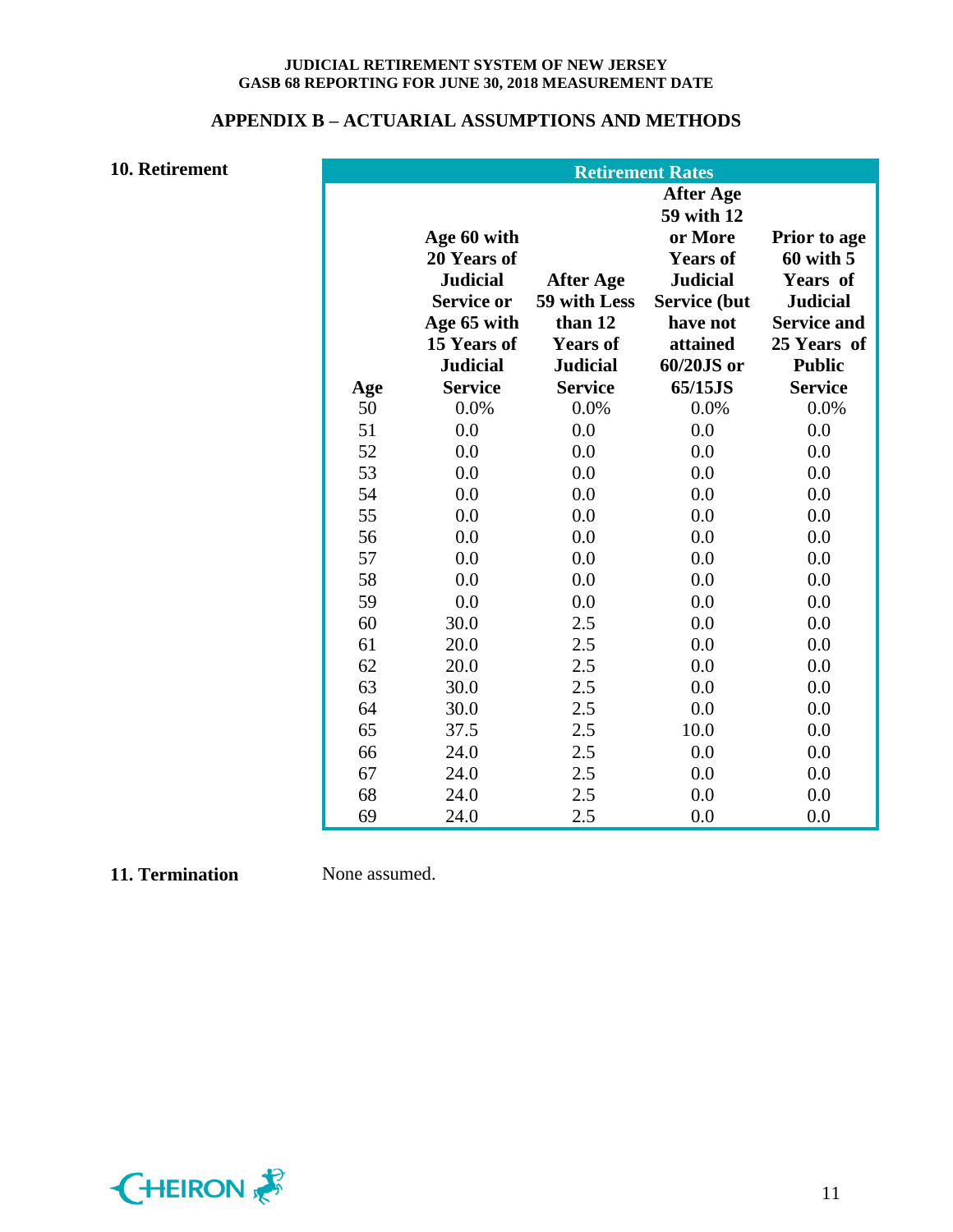# **APPENDIX B – ACTUARIAL ASSUMPTIONS AND METHODS**

| <b>12. Family Composition</b><br><b>Assumptions</b> | For members not currently in receipt, 90% of members are assumed<br>married. Husbands are assumed to be three years older than wives.                                                                                                                                                                                                                                                                                                              |  |  |  |
|-----------------------------------------------------|----------------------------------------------------------------------------------------------------------------------------------------------------------------------------------------------------------------------------------------------------------------------------------------------------------------------------------------------------------------------------------------------------------------------------------------------------|--|--|--|
|                                                     | For purposes of the optional form of payment death benefit for members<br>currently in receipt, beneficiary status is based on the beneficiary<br>allowance reported. If no beneficiary date of birth is provided, the<br>beneficiary is assumed to be the member's spouse with husbands<br>assumed to be three years older than wives.                                                                                                            |  |  |  |
|                                                     | For purposes of the statutory death benefit for members currently in<br>receipt, 100% of participants are assumed married, with the exception<br>of those members who elected Optional Forms A, B, C or D and are<br>currently in receipt of their maximum retirement allowance. The spouse<br>is assumed to be the reported beneficiary. If no beneficiary date of birth<br>is provided, husbands are assumed to be three years older than wives. |  |  |  |
|                                                     | No additional dependent children or parents are assumed.                                                                                                                                                                                                                                                                                                                                                                                           |  |  |  |
|                                                     | Current dependents under age 21 are assumed to receive a benefit until<br>age 21. Current dependents over age 21 are assumed to receive a<br>benefit for the remainder of their lifetime.                                                                                                                                                                                                                                                          |  |  |  |
| 13. Form of Payment                                 | Current actives are assumed to elect the Maximum Option.                                                                                                                                                                                                                                                                                                                                                                                           |  |  |  |
| 14. Data                                            | Information provided by the prior actuary was relied upon for the<br>purposes of valuing the deferred vested members.                                                                                                                                                                                                                                                                                                                              |  |  |  |
|                                                     | For current beneficiaries with missing data, reasonable assumptions<br>were made based on the information available in prior years.                                                                                                                                                                                                                                                                                                                |  |  |  |
|                                                     | Active and inactive members not reported on the 2017 data are included<br>as non-contributing actives with their last reported salary.                                                                                                                                                                                                                                                                                                             |  |  |  |

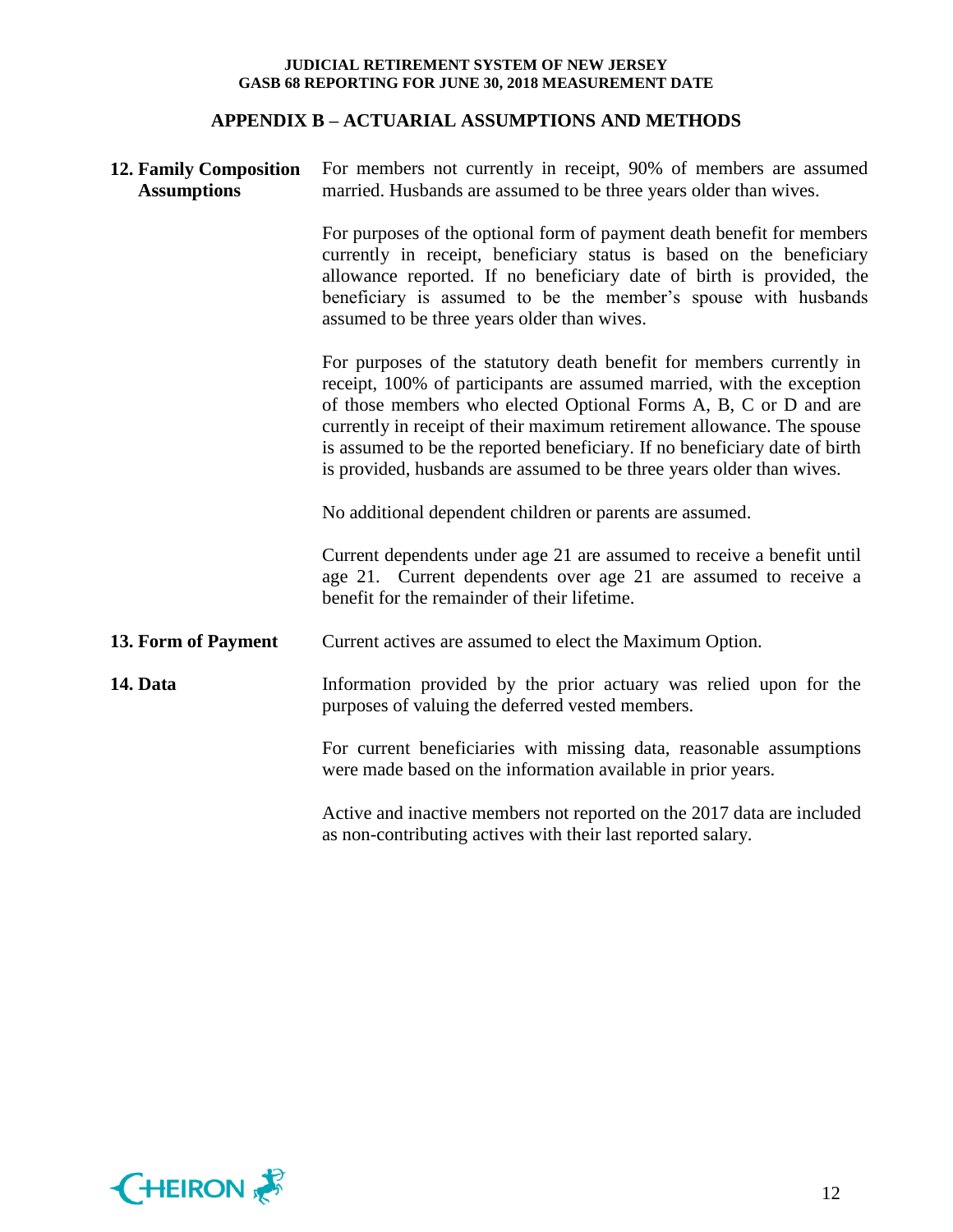# **APPENDIX B – ACTUARIAL ASSUMPTIONS AND METHODS**

# **B. Actuarial Methods**

The actuarial methods used for determining State contributions are described as follows.

# **1. Actuarial Cost Method**

The actuarial cost method for funding calculations is the Projected Unit Credit Cost Method.

The actuarial liability is calculated as the actuarial present value of the projected benefits linearly allocated to periods prior to the valuation year based on judicial service. The unfunded actuarial liability is the actuarial liability on the valuation date less the actuarial value of assets.

In accordance with Chapter 78, P.L. 2011:

- Beginning with the July 1, 2010 actuarial valuation, the accrued liability contribution shall be computed so that if the contribution is paid annually in level dollars, it will amortize the unfunded accrued liability over an open 30 year period.
- Beginning with the July 1, 2019 actuarial valuation, the accrued liability contribution shall be computed so that if the contribution is paid annually in level dollars, it will amortize the unfunded accrued liability over a closed 30 year period (i.e., for each subsequent actuarial valuation the amortization period shall decrease by one year).
- Beginning with the July 1, 2029 actuarial valuation, when the remaining amortization period reaches 20 years, any increase or decrease in the unfunded accrued liability as a result of actuarial losses or gains for subsequent valuation years shall serve to increase or decrease, respectively, the amortization period for the unfunded accrued liability, unless an increase in the amortization period will cause it to exceed 20 years. If an increase in the amortization period as a result of actuarial losses for a valuation year would exceed 20 years, the accrued liability contribution shall be computed for the valuation year using a 20 year amortization period.

To the extent that the amortization period remains an open period in future years and depending upon the specific circumstances, it should be noted that in the absence of emerging actuarial gains or contributions made in excess of the actuarially determined contribution, any existing unfunded accrued liability may not be fully amortized in the future.

# **2. Asset Valuation Method**

For the purposes of determining contribution rates, an actuarial value of assets is used that dampens the volatility in the market value of assets, resulting in a smoother pattern of contributions.

The actuarial value of assets is adjusted to reflect actual contributions and benefit payments, an assumed return on the previous year's assets and current year's cash flow at the prior year's actuarial valuation interest rate, with a further adjustment to reflect 20% of the difference between the resulting value and the actual market value of Plan assets.

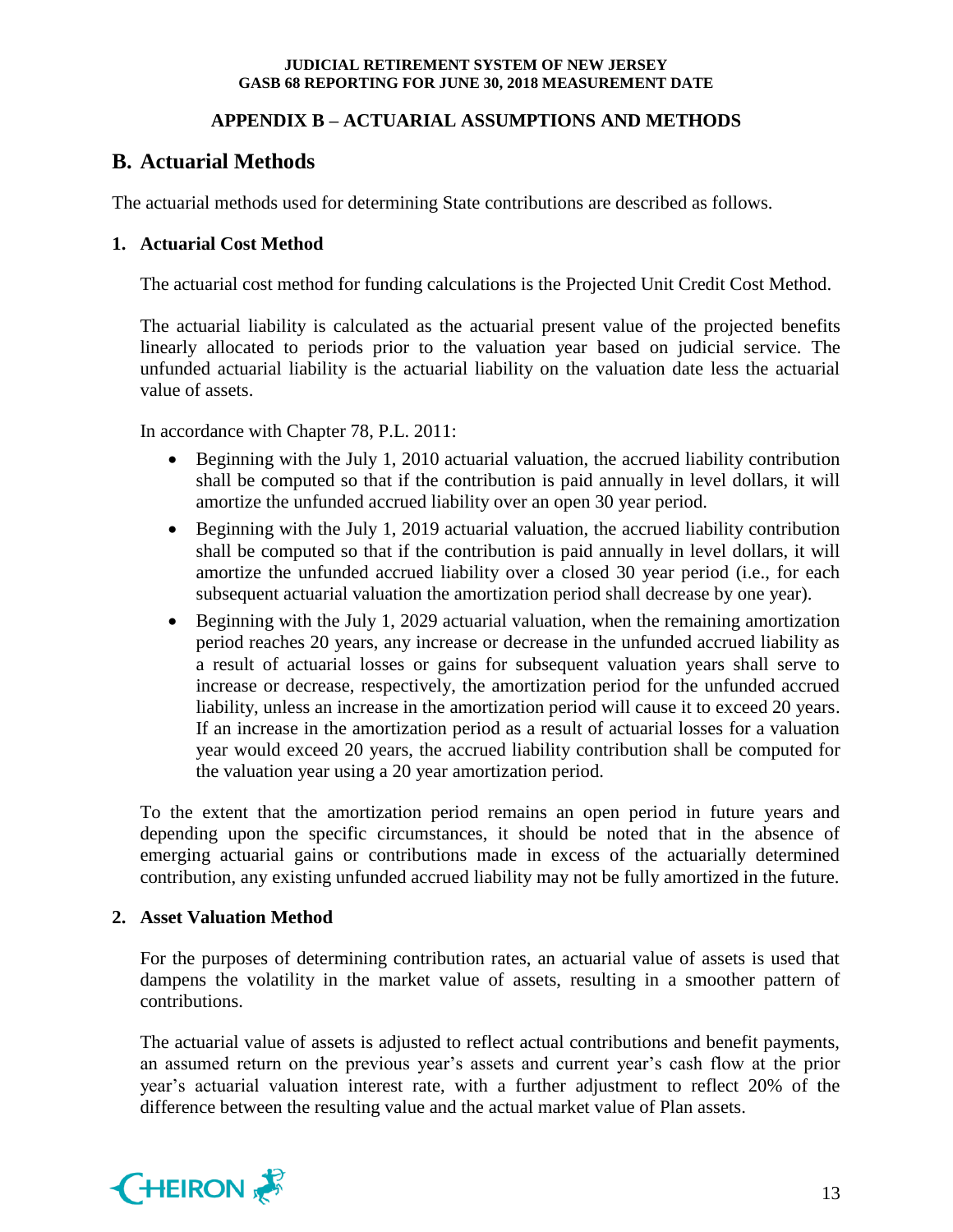# **APPENDIX B – ACTUARIAL ASSUMPTIONS AND METHODS**

### **3. State Contribution Payable Dates**

Prior to FYE 2018, it was assumed the State would make pension contributions the June  $30<sup>th</sup>$ following the valuation date. Effective with FYE 2018, Chapter 83, P.L. 2016 requires the State to make pension contributions on a quarterly basis: at least 25 percent by September 30, at least 50 percent by December 31, at least 75 percent by March 31, and at least 100 percent by June 30. As such, contributions are assumed to be made on a quarterly basis.

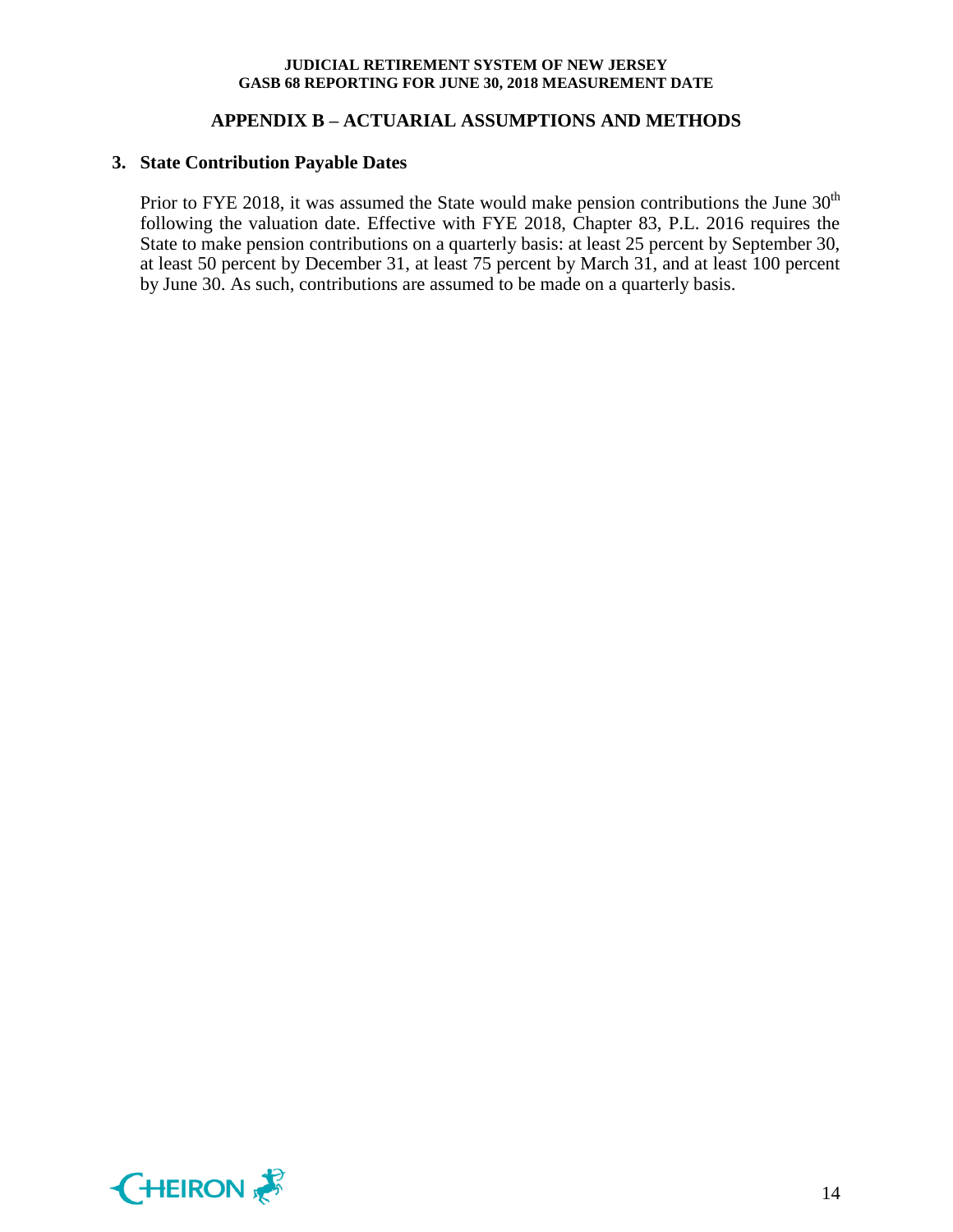# **APPENDIX C – SUMMARY OF PLAN PROVISIONS**

This summary of Plan provisions provides an overview of the major provisions of the JRS used in the actuarial valuation. It is not intended to replace the more precise language of the NJ State Statutes, Title 43, Chapter 6A, and if there is any difference between the description of the plan herein and the actual language in the NJ State Statutes, the NJ State Statutes will govern.

# **1. Eligibility for Membership**

Chief Justice and Associate Justices of the State Supreme Court, and judges of the Appellate Court, Superior Court and Tax Court of the State of New Jersey.

# **2. Plan Year**

The 12-month period beginning on July 1 and ending on June 30.

# **3. Service Credit**

A year is credited for each year of service as a public employee in the State of New Jersey. Any service, for which the member did not receive annual salary of at least \$500, shall be excluded.

# **4. Final Salary**

Annual salary received by the member at the time of retirement or other termination of service. (Effective June 30, 1996, Chapter 113, P.L. 1997 provided that the amount of compensation used for employer and member contributions and benefits under the program cannot exceed the compensation limitation of Section 401(a)(17) of the Internal Revenue Code.)

# **5. Accumulated Deductions**

The sum of all amounts deducted from the compensation of a member or contributed by him or on his behalf.

# **6. Employee Contributions**

Any member enrolled prior to January 1, 1996 contributes 3% of the difference between current salary and salary for the position on January 18, 1982. Members enrolled on or after January 1, 1996 contribute 3% of their full salary.

Chapter 78, P.L. 2011 increases Member Contributions by 9% of salary phased in over a period of seven years beginning October 2011. (The additional 9% of salary will be fully recognized in July 2017.)

# **a) For Members enrolled prior to January 1, 1996:**

(1) Member contributes 9% (phased in over a period of seven years beginning October 2011) of the salary for that position on January 18, 1982.

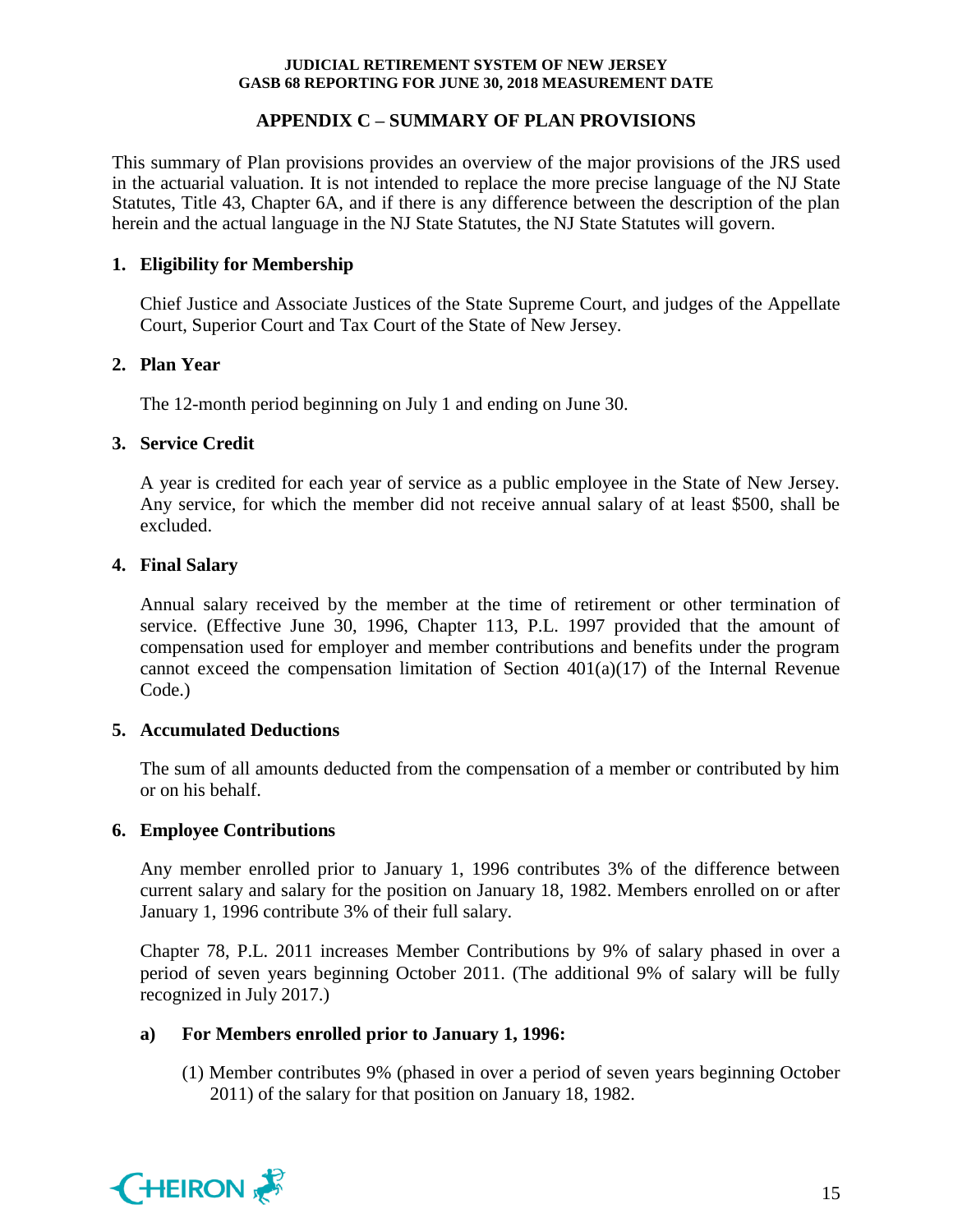# **APPENDIX C – SUMMARY OF PLAN PROVISIONS**

- (2) Member contributes 12% (9% of that phased in over a period of seven years beginning October 2011) of the difference between current salary and salary for that position on January 18, 1982.
- **b) For members enrolled on or after January 1, 1996**, Member contributes 12% (9% of that phased in over a period of seven years beginning October 2011) of full salary.

# **7. Retirement Allowance**

Pension derived from contributions of the State plus the annuity derived from employee contributions.

# **8. Benefits**

# **a) Service Retirements**

Mandatory retirement at age 70. Voluntary retirement prior to that age.

(1) Age 70 and 10 years of judicial service; or

Age 65 and 15 years of judicial service; or

Age 60 and 20 years of judicial service.

Benefit is an annual retirement allowance equal to 75% of final salary.

(2) Age 65 while serving as a judge, 5 consecutive years of judicial service and 15 years in the aggregate of public service; or

Age 60 while serving as a judge, 5 consecutive years of judicial service and 20 years in the aggregate of public service.

Benefit is an annual retirement allowance equal to 50% of final salary.

(3) Age 60 while serving as a judge, 5 consecutive years of judicial service and 15 years in the aggregate of public service.

Benefit is an annual retirement allowance equal to 2% of final salary for each year of public service up to 25 years plus 1% of final salary for each year of public service in excess of 25 years.

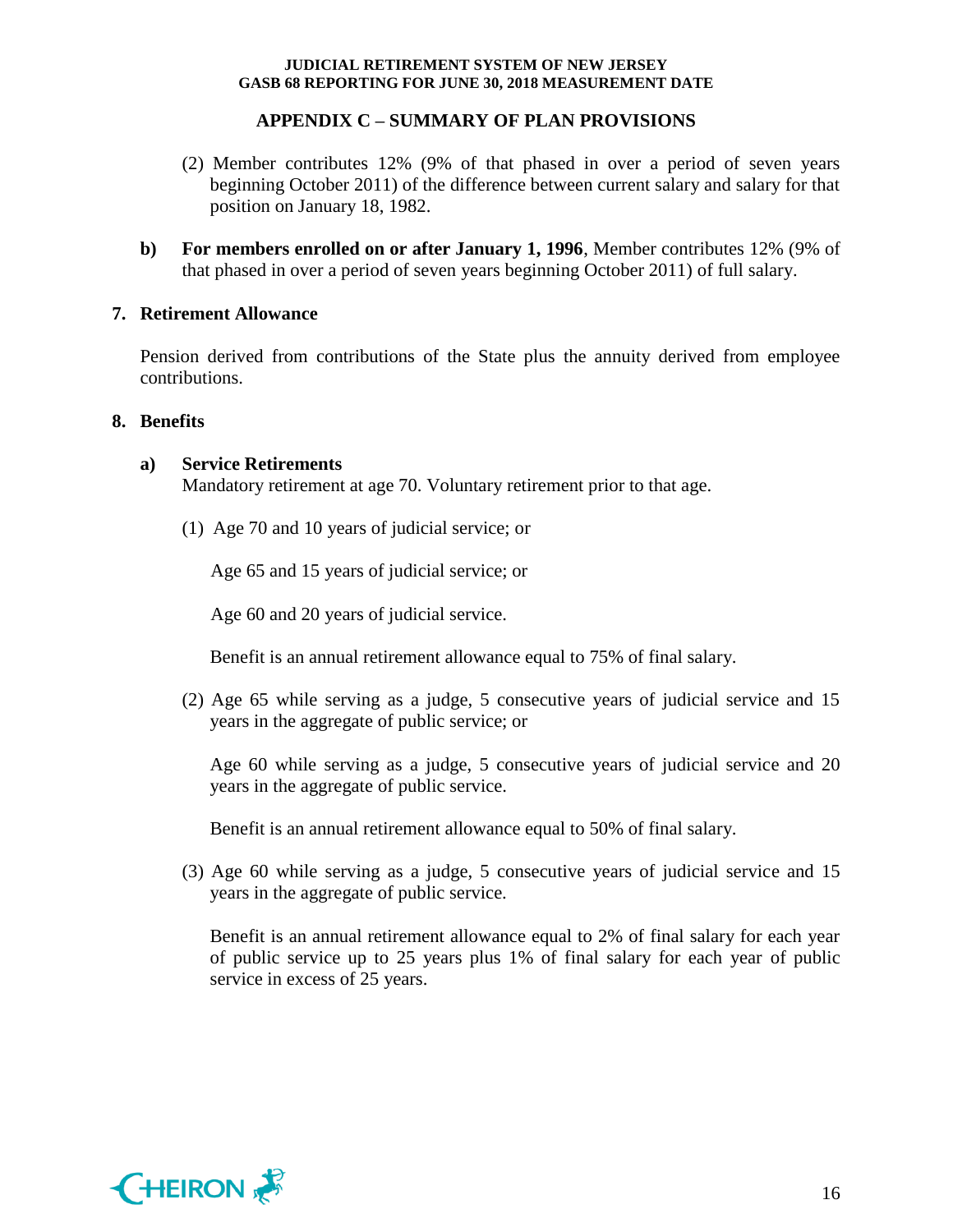# **APPENDIX C – SUMMARY OF PLAN PROVISIONS**

(4) Age 60 while serving as a judge.

Benefit is an annual retirement allowance equal to 2% of final salary for each year of judicial service up to 25 years plus 1% for each year of public service in excess of 25 years.

# **b) Early Retirement**

Prior to age 60 while serving as a judge, 5 consecutive years of judicial service and 25 or more years in the aggregate of public service.

Benefit is an annual retirement allowance equal to 2% of final salary for each year of public service up to 25 years plus 1% of final salary for each year of public service in excess of 25 years, actuarially reduced for commencement prior to age 60.

# **c) Vested Termination**

Termination of service prior to age 60, with 5 consecutive years of judicial service and 10 years in the aggregate of public service.

Benefit is a refund of accumulated deductions, or a deferred life annuity beginning at age 60 equal to 2% of final salary for each year of public service up to 25 years, plus 1% of final salary for each year of public service in excess of 25 years.

# **d) Disability Retirement**

Physically or otherwise incapacitated for the full and efficient service to State in his judicial capacity and such incapacity is likely to be permanent.

Benefit is an annual retirement allowance of 75% of final salary.

# **e) Death Benefits**

(1) Before Retirement: Death of an active member of the plan. Benefit is equal to:

- a) Lump sum payment equal to 1-1/2 times compensation, plus
- b) Spousal life annuity of 25% of final salary payable until spouse's remarriage plus 10% (15%) to one (two or more) dependent child(ren). If there is no surviving spouse, or upon death or remarriage, a total of 15% (20%, 30%) of final salary payable to one (two, three or more) dependent child(ren). If there is no surviving spouse or dependent child(ren), 20% (30%) of final salary to one (two) dependent parent(s). If there is no surviving spouse, dependent child(ren) or parent(s), the benefit is a refund of accumulated deductions with interest. This is also known as the statutory death benefit.

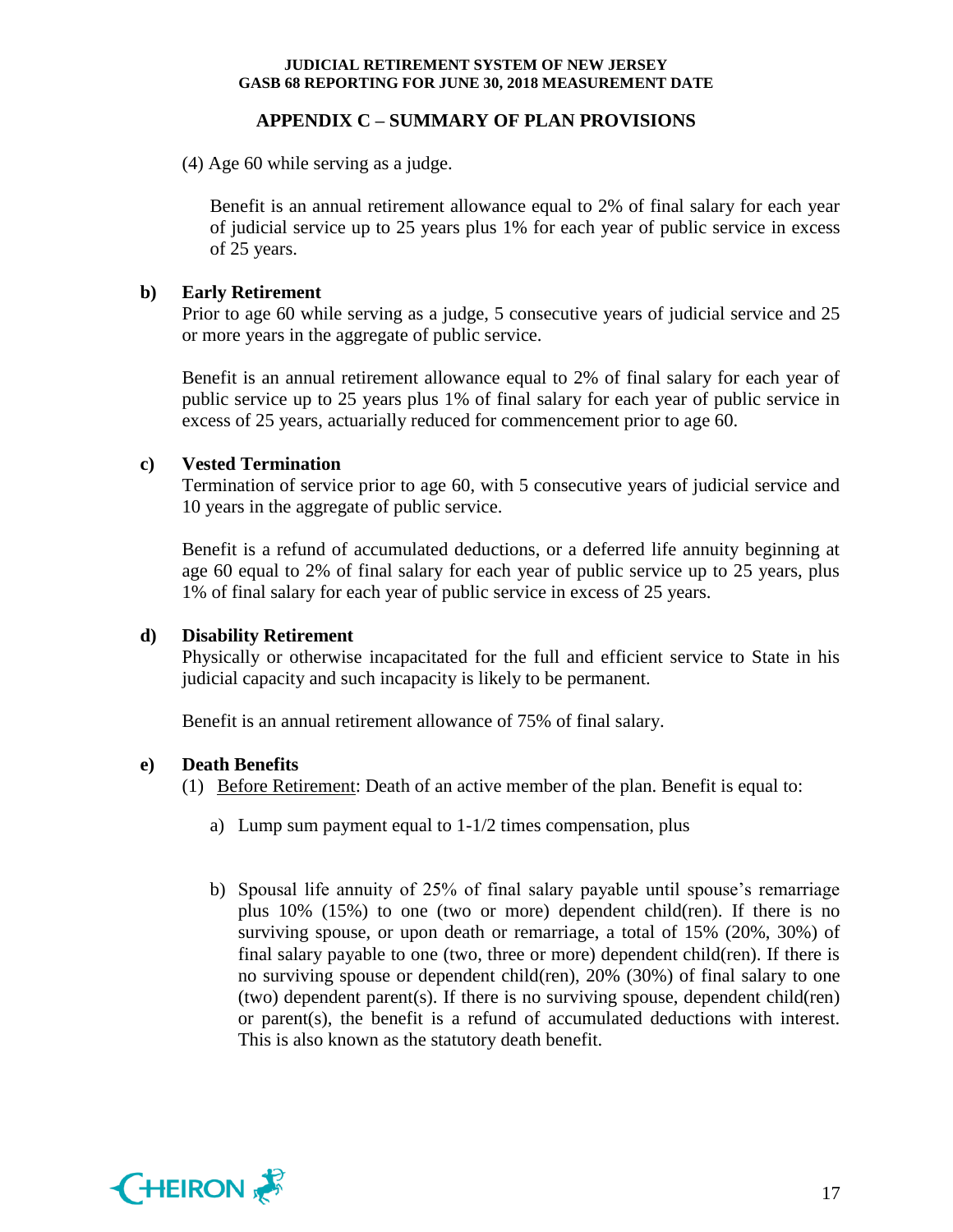# **APPENDIX C – SUMMARY OF PLAN PROVISIONS**

- (2) After Retirement: Death of a retired member of the plan. The benefit is equal to:
	- a) Lump sum of 25% of final salary for a member retired under service or early retirement. For a member receiving a disability benefit, a lump sum of 150% of final salary if death occurred before the member attained age 60 and 25% of final salary if death occurred after age 60, plus
	- b) Spousal life annuity of 25% of final salary adjusted for any previously granted Cost-of-Living Adjustments, or the salary of an active judge in the member's final position at retirement, if larger, payable until spouse's remarriage plus 10% (15%) to one (two or more) dependent child(ren). If there is no surviving spouse, or upon death or remarriage, a total of 15% (20%, 30%) of final salary payable to one (two, three or more) dependent child(ren). This is also known as the statutory death benefit.

# **9. Forms of Payment**

In addition to the postretirement death benefits listed above, the member may elect the following forms of payment.

- a) Maximum Option: Single life annuity with a return of the balance of the member accumulated deductions with interest.
- b) Option 1: Single life annuity with a return of the balance of the initial reserve.
- c) Option 2: 100% joint and survivor annuity.
- d) Option 3: 50% joint and survivor annuity.
- e) Option 4: Other percentage joint and survivor annuity.
- f) Option A: 100% pop-up joint and survivor annuity.
- g) Option B: 75% pop-up joint and survivor annuity.
- h) Option C: 50% pop-up joint and survivor annuity.
- i) Option D: 25% pop-up joint and survivor annuity

# **10. Changes in Plan Provisions Since Last Valuation**

None.

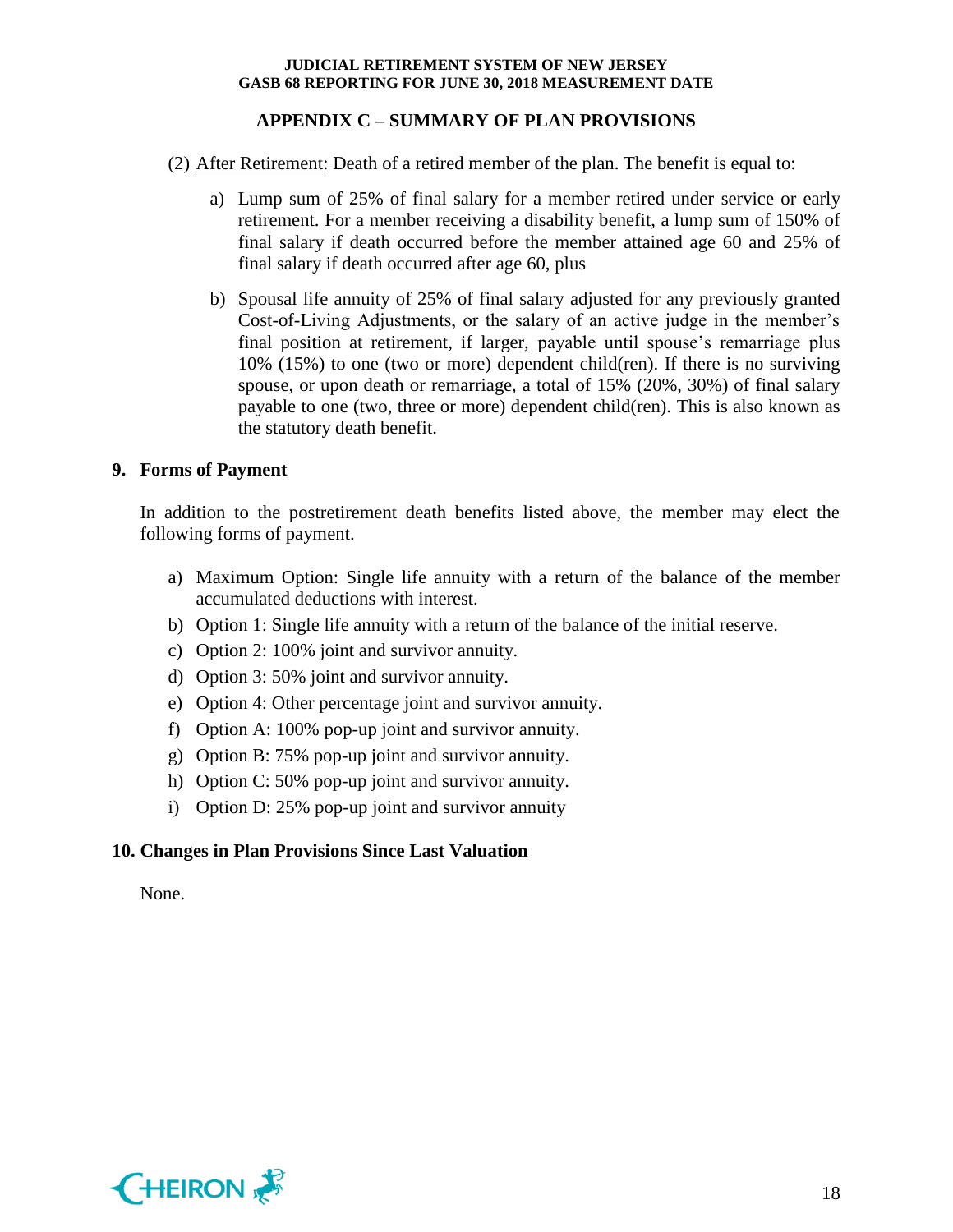### **APPENDIX D – DETERMINATION OF DISCOUNT RATE**

**Table 1 - Projection of the Pension Plan's Fiduciary Net Position** (In Thousands) Projections Commence June 30, 2018

| Year            | Projected<br><b>Beginning</b><br><b>Fiduciary Net</b><br><b>Position</b> | Projected<br>Member<br>Contributions | Projected<br><b>Employer</b><br>Contributions | Projected<br><b>Benefit</b><br><b>Payments</b> | Projected<br>Administrative<br><b>Expenses</b> | Projected<br>Investment<br>Earnings | <b>Projected Ending</b><br><b>Fiduciary Net</b><br><b>Position</b> |
|-----------------|--------------------------------------------------------------------------|--------------------------------------|-----------------------------------------------|------------------------------------------------|------------------------------------------------|-------------------------------------|--------------------------------------------------------------------|
|                 | (a)                                                                      | (b)                                  | (c)                                           | (d)                                            | (e)                                            | (f)                                 | $(g) = (a) + (b) + (c)$                                            |
|                 | 167,724                                                                  | 7,721                                | \$                                            | \$<br>59,978                                   | \$<br>191                                      | \$                                  | $(d) - (e) + (f)$<br>\$                                            |
| 1<br>$\sqrt{2}$ | \$<br>151,433                                                            | \$<br>7,298                          | 25,549<br>26,429                              | 61,567                                         | 196                                            | 10,609<br>9,422                     | 151,433<br>132,820                                                 |
| 3               | 132,820                                                                  | 6,907                                | 27,520                                        | 62,749                                         | 200                                            | 8,093                               | 112,392                                                            |
| $\overline{4}$  | 112,392                                                                  | 6,566                                | 28,562                                        | 63,632                                         | 202                                            | 6,648                               | 90,334                                                             |
| 5               | 90,334                                                                   | 6,085                                | 30,146                                        | 64,798                                         | 206                                            | 5,088                               | 66,650                                                             |
| $\epsilon$      | 66,650                                                                   | 5,627                                | 31,222                                        | 65,931                                         | 210                                            | 3,403                               | 40,761                                                             |
| $\tau$          | 40,761                                                                   | 5,185                                | 32,280                                        | 66,853                                         | 213                                            | 1,571                               | 12,731                                                             |
| $\,$ 8 $\,$     | $\boldsymbol{0}$                                                         | $\boldsymbol{0}$                     | $\boldsymbol{0}$                              | 67,907                                         | 216                                            | $\boldsymbol{0}$                    | $\boldsymbol{0}$                                                   |
| 9               | $\boldsymbol{0}$                                                         | $\boldsymbol{0}$                     | $\boldsymbol{0}$                              | 68,761                                         | 219                                            | $\boldsymbol{0}$                    | $\boldsymbol{0}$                                                   |
| $10\,$          | $\boldsymbol{0}$                                                         | $\boldsymbol{0}$                     | $\boldsymbol{0}$                              | 69,300                                         | 220                                            | $\boldsymbol{0}$                    | $\boldsymbol{0}$                                                   |
| 11              | $\boldsymbol{0}$                                                         | $\boldsymbol{0}$                     | $\boldsymbol{0}$                              | 69,601                                         | 221                                            | $\boldsymbol{0}$                    | $\boldsymbol{0}$                                                   |
| 12              | $\boldsymbol{0}$                                                         | $\boldsymbol{0}$                     | $\boldsymbol{0}$                              | 69,416                                         | 221                                            | $\boldsymbol{0}$                    | $\boldsymbol{0}$                                                   |
| 13              | $\boldsymbol{0}$                                                         | 0                                    | $\boldsymbol{0}$                              | 69,562                                         | 221                                            | $\boldsymbol{0}$                    | $\boldsymbol{0}$                                                   |
| 14              | $\boldsymbol{0}$                                                         | $\boldsymbol{0}$                     | $\boldsymbol{0}$                              | 69,265                                         | 220                                            | $\boldsymbol{0}$                    | $\boldsymbol{0}$                                                   |
| 15              | $\boldsymbol{0}$                                                         | $\boldsymbol{0}$                     | $\boldsymbol{0}$                              | 69,093                                         | 220                                            | $\boldsymbol{0}$                    | $\boldsymbol{0}$                                                   |
| 16              | $\boldsymbol{0}$                                                         | $\boldsymbol{0}$                     | $\boldsymbol{0}$                              | 68,059                                         | 216                                            | $\boldsymbol{0}$                    | $\boldsymbol{0}$                                                   |
| 17              | $\boldsymbol{0}$                                                         | $\boldsymbol{0}$                     | $\boldsymbol{0}$                              | 67,294                                         | 214                                            | $\boldsymbol{0}$                    | $\boldsymbol{0}$                                                   |
| 18              | $\boldsymbol{0}$                                                         | $\boldsymbol{0}$                     | $\boldsymbol{0}$                              | 66,175                                         | 210                                            | $\boldsymbol{0}$                    | $\boldsymbol{0}$                                                   |
| 19              | $\boldsymbol{0}$                                                         | $\boldsymbol{0}$                     | $\boldsymbol{0}$                              | 64,625                                         | 206                                            | $\boldsymbol{0}$                    | $\boldsymbol{0}$                                                   |
| 20              | $\boldsymbol{0}$                                                         | $\boldsymbol{0}$                     | $\boldsymbol{0}$                              | 63,052                                         | 201                                            | $\boldsymbol{0}$                    | $\boldsymbol{0}$                                                   |
| 21              | $\boldsymbol{0}$                                                         | $\boldsymbol{0}$                     | $\boldsymbol{0}$                              | 61,069                                         | 194                                            | $\boldsymbol{0}$                    | $\boldsymbol{0}$                                                   |
| $22\,$          | $\boldsymbol{0}$                                                         | $\boldsymbol{0}$                     | $\boldsymbol{0}$                              | 58,985                                         | 188                                            | $\boldsymbol{0}$                    | $\boldsymbol{0}$                                                   |
| 23              | $\boldsymbol{0}$                                                         | $\boldsymbol{0}$                     | $\boldsymbol{0}$                              | 56,534                                         | 180                                            | $\boldsymbol{0}$                    | $\boldsymbol{0}$                                                   |
| 24              | $\boldsymbol{0}$                                                         | $\boldsymbol{0}$                     | $\boldsymbol{0}$                              | 53,730                                         | 171                                            | $\boldsymbol{0}$                    | $\boldsymbol{0}$                                                   |
| 25              | $\boldsymbol{0}$                                                         | $\boldsymbol{0}$                     | $\boldsymbol{0}$                              | 50,951                                         | 162                                            | $\boldsymbol{0}$                    | $\boldsymbol{0}$                                                   |
| 26              | $\boldsymbol{0}$                                                         | $\boldsymbol{0}$                     | $\boldsymbol{0}$                              | 48,057                                         | 153                                            | $\boldsymbol{0}$                    | $\boldsymbol{0}$                                                   |
| 27              | $\boldsymbol{0}$                                                         | $\boldsymbol{0}$                     | $\boldsymbol{0}$                              | 45,144                                         | 144                                            | $\boldsymbol{0}$                    | $\boldsymbol{0}$                                                   |
| 28              | $\boldsymbol{0}$                                                         | 0                                    | $\boldsymbol{0}$                              | 42,264                                         | 134                                            | $\boldsymbol{0}$                    | $\boldsymbol{0}$                                                   |
| 29              | $\boldsymbol{0}$                                                         | $\boldsymbol{0}$                     | $\boldsymbol{0}$                              | 39,397                                         | 125                                            | $\boldsymbol{0}$                    | $\boldsymbol{0}$                                                   |
| 30              | $\boldsymbol{0}$                                                         | $\boldsymbol{0}$                     | $\boldsymbol{0}$                              | 36,616                                         | 116                                            | $\boldsymbol{0}$                    | $\boldsymbol{0}$                                                   |
| 31              | $\boldsymbol{0}$                                                         | $\boldsymbol{0}$                     | $\boldsymbol{0}$                              | 33,927                                         | 108                                            | $\boldsymbol{0}$                    | $\boldsymbol{0}$                                                   |
| 32              | $\boldsymbol{0}$                                                         | $\boldsymbol{0}$                     | $\boldsymbol{0}$                              | 31,349                                         | 100                                            | $\boldsymbol{0}$                    | $\boldsymbol{0}$                                                   |
| 33              | $\boldsymbol{0}$                                                         | $\boldsymbol{0}$                     | $\boldsymbol{0}$                              | 28,875                                         | 92                                             | $\boldsymbol{0}$                    | $\boldsymbol{0}$                                                   |
| 34              | $\boldsymbol{0}$                                                         | $\boldsymbol{0}$                     | $\boldsymbol{0}$                              | 26,499                                         | 84                                             | $\boldsymbol{0}$                    | $\boldsymbol{0}$                                                   |
| 35              | $\boldsymbol{0}$                                                         | $\boldsymbol{0}$                     | $\boldsymbol{0}$                              | 24,235                                         | 77                                             | $\boldsymbol{0}$                    | $\boldsymbol{0}$                                                   |
| 36              | $\boldsymbol{0}$                                                         | $\boldsymbol{0}$                     | $\boldsymbol{0}$                              | 22,085                                         | 70                                             | $\boldsymbol{0}$                    | $\boldsymbol{0}$                                                   |
| 37              | $\boldsymbol{0}$                                                         | $\boldsymbol{0}$                     | $\boldsymbol{0}$                              | 20,051                                         | 64                                             | $\boldsymbol{0}$                    | $\boldsymbol{0}$                                                   |
| 38              | $\boldsymbol{0}$                                                         | 0                                    | $\boldsymbol{0}$                              | 18,134                                         | 58                                             | $\boldsymbol{0}$                    | $\boldsymbol{0}$                                                   |
| 39              | $\boldsymbol{0}$                                                         | $\mathbf{0}$                         | $\boldsymbol{0}$                              | 16,332                                         | 52                                             | $\boldsymbol{0}$                    | $\boldsymbol{0}$                                                   |
| 40              | $\boldsymbol{0}$                                                         | $\boldsymbol{0}$                     | $\boldsymbol{0}$                              | 14,645                                         | 47                                             | $\boldsymbol{0}$                    | $\boldsymbol{0}$                                                   |
| 41              | $\Omega$                                                                 | $\Omega$                             | $\Omega$                                      | 13,070                                         | 42                                             | $\overline{0}$                      | $\Omega$                                                           |
| $42\,$          | 0                                                                        | 0                                    | $\boldsymbol{0}$                              | 11,607                                         | 37                                             | $\boldsymbol{0}$                    | $\boldsymbol{0}$                                                   |
| 43              | 0                                                                        | $\boldsymbol{0}$                     | $\boldsymbol{0}$                              | 10,253                                         | 33                                             | $\boldsymbol{0}$                    | $\boldsymbol{0}$                                                   |
| $44\,$          | $\mathbf{0}$                                                             | $\overline{0}$                       | $\boldsymbol{0}$                              | 9,005                                          | 29                                             | $\mathbf{0}$                        | $\boldsymbol{0}$                                                   |
| 45              | 0                                                                        | 0                                    | $\boldsymbol{0}$                              | 7,863                                          | $25\,$                                         | 0                                   | $\boldsymbol{0}$                                                   |
| $46\,$          | $\mathbf{0}$                                                             | $\overline{0}$                       | $\boldsymbol{0}$                              | 6,822                                          | $22\,$                                         | 0                                   | $\boldsymbol{0}$                                                   |
| $47\,$          | 0                                                                        | 0                                    | $\boldsymbol{0}$                              | 5,879                                          | 19                                             | 0                                   | $\boldsymbol{0}$                                                   |
| $\sqrt{48}$     | 0                                                                        | 0                                    | $\boldsymbol{0}$                              | 5,033                                          | 16                                             | $\boldsymbol{0}$                    | $\boldsymbol{0}$                                                   |
| 49              | $\boldsymbol{0}$                                                         | $\overline{0}$                       | $\boldsymbol{0}$                              | 4,277                                          | 14                                             | $\boldsymbol{0}$                    | $\boldsymbol{0}$                                                   |
|                 |                                                                          |                                      |                                               |                                                |                                                |                                     |                                                                    |

50 0 0 0 3,609 11 0 0

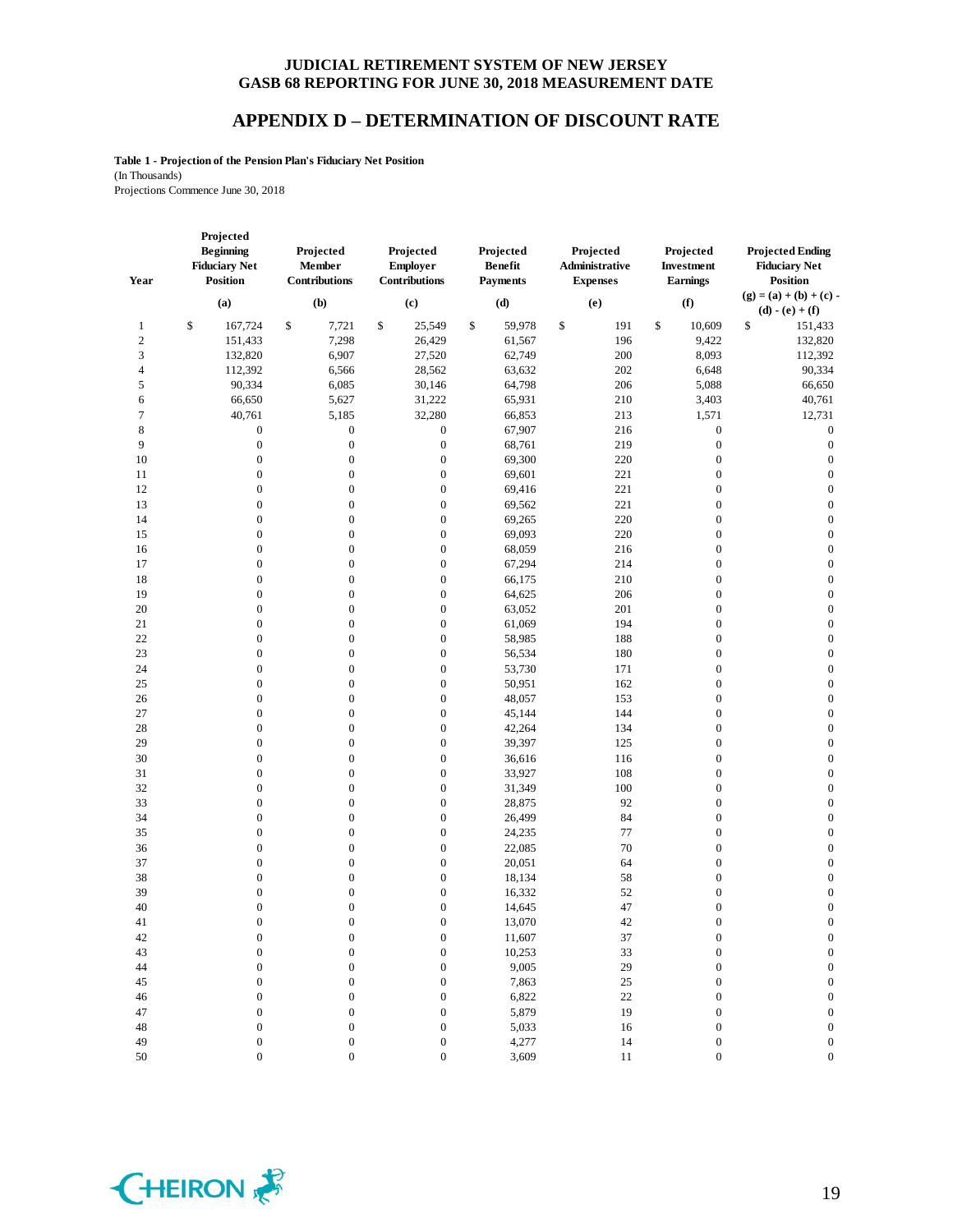# **APPENDIX D – DETERMINATION OF DISCOUNT RATE**

**Table 1 - Projection of the Pension Plan's Fiduciary Net Position** (In Thousands) Projections Commence June 30, 2018

| Year    | Projected<br><b>Beginning</b><br><b>Fiduciary Net</b><br>Position | Projected<br>Member<br>Contributions | Projected<br><b>Employer</b><br>Contributions | Projected<br><b>Benefit</b><br><b>Payments</b> | Projected<br>Administrative<br><b>Expenses</b> | Projected<br>Investment<br><b>Earnings</b> | <b>Projected Ending</b><br><b>Fiduciary Net</b><br><b>Position</b> |
|---------|-------------------------------------------------------------------|--------------------------------------|-----------------------------------------------|------------------------------------------------|------------------------------------------------|--------------------------------------------|--------------------------------------------------------------------|
|         | (a)                                                               | (b)                                  | (c)                                           | (d)                                            | (e)                                            | (f)                                        | $(g) = (a) + (b) + (c) -$<br>$(d) - (e) + (f)$                     |
| 51      | $\boldsymbol{0}$                                                  | $\boldsymbol{0}$                     | $\boldsymbol{0}$                              | 3,022                                          | 10                                             | $\boldsymbol{0}$                           | $\boldsymbol{0}$                                                   |
| 52      | $\boldsymbol{0}$                                                  | $\mathbf{0}$                         | $\boldsymbol{0}$                              | 2,512                                          | $\,$ 8 $\,$                                    | $\mathbf{0}$                               | $\boldsymbol{0}$                                                   |
| 53      | $\boldsymbol{0}$                                                  | $\boldsymbol{0}$                     | $\boldsymbol{0}$                              | 2,072                                          | $\tau$                                         | $\boldsymbol{0}$                           | $\boldsymbol{0}$                                                   |
| 54      | $\boldsymbol{0}$                                                  | $\boldsymbol{0}$                     | $\boldsymbol{0}$                              | 1,695                                          | 5                                              | $\boldsymbol{0}$                           | $\boldsymbol{0}$                                                   |
| 55      | $\boldsymbol{0}$                                                  | $\boldsymbol{0}$                     | $\boldsymbol{0}$                              | 1,375                                          | $\overline{4}$                                 | $\boldsymbol{0}$                           | $\boldsymbol{0}$                                                   |
| 56      | $\boldsymbol{0}$                                                  | $\mathbf{0}$                         | $\boldsymbol{0}$                              | 1,107                                          | $\overline{4}$                                 | $\boldsymbol{0}$                           | $\boldsymbol{0}$                                                   |
| 57      | $\boldsymbol{0}$                                                  | $\mathbf{0}$                         | $\boldsymbol{0}$                              | 883                                            | $\mathfrak{Z}$                                 | $\boldsymbol{0}$                           | $\boldsymbol{0}$                                                   |
| 58      | $\boldsymbol{0}$                                                  | $\boldsymbol{0}$                     | $\boldsymbol{0}$                              | 699                                            | $\sqrt{2}$                                     | $\boldsymbol{0}$                           | $\boldsymbol{0}$                                                   |
| 59      | $\boldsymbol{0}$                                                  | $\boldsymbol{0}$                     | $\boldsymbol{0}$                              | 548                                            | $\sqrt{2}$                                     | $\boldsymbol{0}$                           | $\boldsymbol{0}$                                                   |
| 60      | $\boldsymbol{0}$                                                  | $\boldsymbol{0}$                     | $\boldsymbol{0}$                              | 426                                            | $\,1\,$                                        | $\boldsymbol{0}$                           | $\boldsymbol{0}$                                                   |
| 61      | $\boldsymbol{0}$                                                  | $\boldsymbol{0}$                     | $\boldsymbol{0}$                              | 329                                            | $\mathbf{1}$                                   | $\boldsymbol{0}$                           | $\boldsymbol{0}$                                                   |
| 62      | $\boldsymbol{0}$                                                  | $\boldsymbol{0}$                     | $\boldsymbol{0}$                              | 252                                            | $\mathbf{1}$                                   | $\boldsymbol{0}$                           | $\boldsymbol{0}$                                                   |
| 63      | $\boldsymbol{0}$                                                  | $\boldsymbol{0}$                     | $\boldsymbol{0}$                              | 192                                            | $\mathbf{1}$                                   | $\boldsymbol{0}$                           | $\boldsymbol{0}$                                                   |
| 64      | $\boldsymbol{0}$                                                  | $\boldsymbol{0}$                     | $\boldsymbol{0}$                              | 146                                            | $\boldsymbol{0}$                               | $\boldsymbol{0}$                           | $\boldsymbol{0}$                                                   |
| 65      | $\boldsymbol{0}$                                                  | $\boldsymbol{0}$                     | $\boldsymbol{0}$                              | 111                                            | $\boldsymbol{0}$                               | $\boldsymbol{0}$                           | $\boldsymbol{0}$                                                   |
| 66      | $\boldsymbol{0}$                                                  | $\mathbf{0}$                         | $\boldsymbol{0}$                              | 84                                             | $\boldsymbol{0}$                               | $\boldsymbol{0}$                           | $\boldsymbol{0}$                                                   |
| 67      | $\boldsymbol{0}$                                                  | $\boldsymbol{0}$                     | $\boldsymbol{0}$                              | 63                                             | $\boldsymbol{0}$                               | $\boldsymbol{0}$                           | $\boldsymbol{0}$                                                   |
| 68      | $\boldsymbol{0}$                                                  | $\boldsymbol{0}$                     | $\boldsymbol{0}$                              | 48                                             | $\boldsymbol{0}$                               | $\boldsymbol{0}$                           | $\boldsymbol{0}$                                                   |
| 69      | $\boldsymbol{0}$                                                  | $\boldsymbol{0}$                     | $\boldsymbol{0}$                              | 37                                             | $\boldsymbol{0}$                               | $\boldsymbol{0}$                           | $\boldsymbol{0}$                                                   |
| $70\,$  | $\boldsymbol{0}$                                                  | $\boldsymbol{0}$                     | $\boldsymbol{0}$                              | 29                                             | $\boldsymbol{0}$                               | $\boldsymbol{0}$                           | $\boldsymbol{0}$                                                   |
| 71      | $\boldsymbol{0}$                                                  | $\boldsymbol{0}$                     | $\boldsymbol{0}$                              | 23                                             | $\boldsymbol{0}$                               | $\boldsymbol{0}$                           | $\boldsymbol{0}$                                                   |
| $72\,$  | $\boldsymbol{0}$                                                  | $\boldsymbol{0}$                     | $\boldsymbol{0}$                              | 18                                             | $\boldsymbol{0}$                               | $\boldsymbol{0}$                           | $\boldsymbol{0}$                                                   |
| 73      | $\boldsymbol{0}$                                                  | $\boldsymbol{0}$                     | $\boldsymbol{0}$                              | 15                                             | $\boldsymbol{0}$                               | $\boldsymbol{0}$                           | $\boldsymbol{0}$                                                   |
| 74      | $\boldsymbol{0}$                                                  | $\boldsymbol{0}$                     | $\boldsymbol{0}$                              | 13                                             | $\boldsymbol{0}$                               | $\boldsymbol{0}$                           | $\boldsymbol{0}$                                                   |
| $75\,$  | $\boldsymbol{0}$                                                  | $\boldsymbol{0}$                     | $\boldsymbol{0}$                              | 11                                             | $\boldsymbol{0}$                               | $\boldsymbol{0}$                           | $\boldsymbol{0}$                                                   |
| 76      | $\boldsymbol{0}$                                                  | $\mathbf{0}$                         | $\boldsymbol{0}$                              | $\overline{9}$                                 | $\boldsymbol{0}$                               | $\boldsymbol{0}$                           | $\boldsymbol{0}$                                                   |
| $77 \,$ | $\boldsymbol{0}$                                                  | $\boldsymbol{0}$                     | $\boldsymbol{0}$                              | $\,$ 8 $\,$                                    | $\boldsymbol{0}$                               | $\boldsymbol{0}$                           | $\boldsymbol{0}$                                                   |
| $78\,$  | $\boldsymbol{0}$                                                  | $\boldsymbol{0}$                     | $\boldsymbol{0}$                              | 6                                              | $\boldsymbol{0}$                               | $\boldsymbol{0}$                           | $\boldsymbol{0}$                                                   |
| 79      | $\boldsymbol{0}$                                                  | $\boldsymbol{0}$                     | $\boldsymbol{0}$                              | 5                                              | $\boldsymbol{0}$                               | $\boldsymbol{0}$                           | $\boldsymbol{0}$                                                   |
| $80\,$  | $\boldsymbol{0}$                                                  | $\boldsymbol{0}$                     | $\boldsymbol{0}$                              | 5                                              | $\boldsymbol{0}$                               | $\boldsymbol{0}$                           | $\boldsymbol{0}$                                                   |
| 81      | $\boldsymbol{0}$                                                  | $\mathbf{0}$                         | $\boldsymbol{0}$                              | $\overline{4}$                                 | $\boldsymbol{0}$                               | $\boldsymbol{0}$                           | $\boldsymbol{0}$                                                   |
| 82      | $\boldsymbol{0}$                                                  | $\boldsymbol{0}$                     | $\boldsymbol{0}$                              | 3                                              | $\boldsymbol{0}$                               | $\boldsymbol{0}$                           | $\boldsymbol{0}$                                                   |
| 83      | $\boldsymbol{0}$                                                  | $\boldsymbol{0}$                     | $\boldsymbol{0}$                              | $\sqrt{2}$                                     | $\boldsymbol{0}$                               | $\boldsymbol{0}$                           | $\boldsymbol{0}$                                                   |
| 84      | $\boldsymbol{0}$                                                  | $\boldsymbol{0}$                     | $\boldsymbol{0}$                              | $\sqrt{2}$                                     | $\boldsymbol{0}$                               | $\boldsymbol{0}$                           | $\boldsymbol{0}$                                                   |
| 85      | $\boldsymbol{0}$                                                  | $\boldsymbol{0}$                     | $\boldsymbol{0}$                              | $\sqrt{2}$                                     | $\boldsymbol{0}$                               | $\boldsymbol{0}$                           | $\boldsymbol{0}$                                                   |
| 86      | $\boldsymbol{0}$                                                  | $\mathbf{0}$                         | $\boldsymbol{0}$                              | $\mathbf{1}$                                   | $\boldsymbol{0}$                               | $\boldsymbol{0}$                           | $\boldsymbol{0}$                                                   |
| 87      | $\boldsymbol{0}$                                                  | $\boldsymbol{0}$                     | $\boldsymbol{0}$                              | $\mathbf{1}$                                   | $\boldsymbol{0}$                               | $\boldsymbol{0}$                           | $\boldsymbol{0}$                                                   |
| $88\,$  | $\boldsymbol{0}$                                                  | $\boldsymbol{0}$                     | $\boldsymbol{0}$                              | $\mathbf{1}$                                   | $\boldsymbol{0}$                               | $\boldsymbol{0}$                           | $\boldsymbol{0}$                                                   |
| 89      | $\boldsymbol{0}$                                                  | $\boldsymbol{0}$                     | $\boldsymbol{0}$                              | $\boldsymbol{0}$                               | $\boldsymbol{0}$                               | $\boldsymbol{0}$                           | $\boldsymbol{0}$                                                   |
| 90      | $\boldsymbol{0}$                                                  | $\boldsymbol{0}$                     | $\boldsymbol{0}$                              | $\boldsymbol{0}$                               | $\boldsymbol{0}$                               | $\boldsymbol{0}$                           | $\boldsymbol{0}$                                                   |
| 91      | $\Omega$                                                          |                                      | $\overline{0}$                                | $\Omega$                                       | $\Omega$                                       | $\Omega$                                   | $\overline{0}$                                                     |
| 92      | 0                                                                 | 0                                    | $\boldsymbol{0}$                              | 0                                              | $\boldsymbol{0}$                               | 0                                          | $\boldsymbol{0}$                                                   |
| 93      | $\boldsymbol{0}$                                                  | $\boldsymbol{0}$                     | $\boldsymbol{0}$                              | $\boldsymbol{0}$                               | $\boldsymbol{0}$                               | $\boldsymbol{0}$                           | $\boldsymbol{0}$                                                   |
| 94      | $\boldsymbol{0}$                                                  | $\overline{0}$                       | $\boldsymbol{0}$                              | $\boldsymbol{0}$                               | $\boldsymbol{0}$                               | $\boldsymbol{0}$                           | $\boldsymbol{0}$                                                   |
| 95      | $\boldsymbol{0}$                                                  | $\overline{0}$                       | $\boldsymbol{0}$                              | $\boldsymbol{0}$                               | $\boldsymbol{0}$                               | $\boldsymbol{0}$                           | $\boldsymbol{0}$                                                   |
| 96      | $\boldsymbol{0}$                                                  | $\boldsymbol{0}$                     | $\boldsymbol{0}$                              | $\boldsymbol{0}$                               | $\boldsymbol{0}$                               | $\boldsymbol{0}$                           | $\boldsymbol{0}$                                                   |
| 97      | $\boldsymbol{0}$                                                  | $\overline{0}$                       | $\boldsymbol{0}$                              | $\boldsymbol{0}$                               | $\boldsymbol{0}$                               | $\boldsymbol{0}$                           | $\boldsymbol{0}$                                                   |
| 98      | $\boldsymbol{0}$                                                  | $\boldsymbol{0}$                     | $\boldsymbol{0}$                              | $\boldsymbol{0}$                               | $\boldsymbol{0}$                               | $\boldsymbol{0}$                           | $\boldsymbol{0}$                                                   |
| 99      | $\boldsymbol{0}$                                                  | $\boldsymbol{0}$                     | $\boldsymbol{0}$                              | $\boldsymbol{0}$                               | $\boldsymbol{0}$                               | $\boldsymbol{0}$                           | $\boldsymbol{0}$                                                   |
|         |                                                                   |                                      |                                               |                                                |                                                |                                            |                                                                    |

0 0 0 0 0 0 0

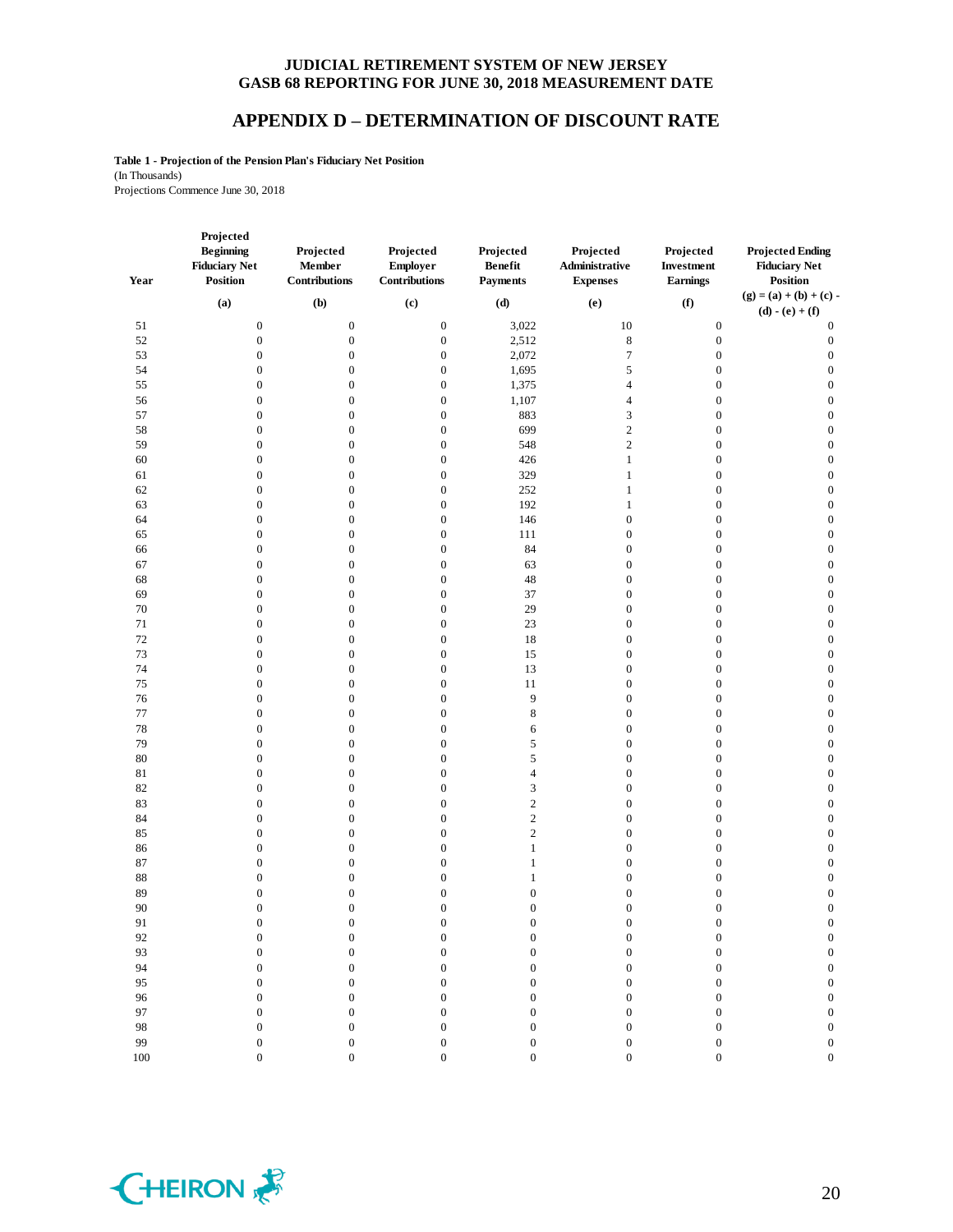# **APPENDIX D – DETERMINATION OF DISCOUNT RATE**

**Table 2 - Actuarial Present Values of Projected Benefit Payments**

(In Thousands)

Projections Commence June 30, 2018

\* From Table 1 - Projection of the Pension Plan's Fiduciary Net Position, column (a) \*\* From Table 1 - Projection of the Pension Plan's Fiduciary Net Position, column (d)

| Year           | Projected<br><b>Beginning</b><br><b>Fiduciary Net</b><br>Position* | <b>Projected Benefit</b><br><b>Payments</b> for<br>current Plan<br>participants** | "Funded" Portion of<br><b>Benefit Payments</b> | "Unfunded"<br>Portion of<br><b>Benefit</b><br><b>Payments</b> | <b>Present Value of</b><br>"Funded" Benefit<br><b>Payments</b><br>$(f) = (d) /$ | <b>Present Value of</b><br>"Unfunded" Benefit<br><b>Payments</b><br>$(g) = (e) /$ | <b>Present Value of</b><br><b>Benefit Payments</b><br><b>Using the Single</b><br><b>Discount Rate</b><br>$(h) = (c) /$ |
|----------------|--------------------------------------------------------------------|-----------------------------------------------------------------------------------|------------------------------------------------|---------------------------------------------------------------|---------------------------------------------------------------------------------|-----------------------------------------------------------------------------------|------------------------------------------------------------------------------------------------------------------------|
| (a)            | (b)                                                                | (c)                                                                               | $(d) = (c)$ if $(b) >= (c)$                    | $(e) = (c) - (d)$                                             | $(1+7.00\%)$ <sup>^</sup> [(a) - .5]                                            | $(1+3.87\%)$ <sup>^</sup> [(a) - .5]                                              | $(1+4.09\%)$ <sup>^</sup> [(a) - .5]                                                                                   |
| $\mathbf{1}$   | \$<br>167,724                                                      | \$<br>59,978                                                                      | \$<br>59,978                                   | \$<br>$\boldsymbol{0}$                                        | \$<br>57,983                                                                    | \$<br>$\mathbf{0}$                                                                | \$<br>58,787                                                                                                           |
| $\mathfrak{2}$ | 151,433                                                            | 61,567                                                                            | 61,567                                         | $\boldsymbol{0}$                                              | 55,626                                                                          | $\boldsymbol{0}$                                                                  | 57,972                                                                                                                 |
| 3              | 132,820                                                            | 62,749                                                                            | 62,749                                         | $\boldsymbol{0}$                                              | 52,984                                                                          | $\boldsymbol{0}$                                                                  | 56,761                                                                                                                 |
| $\overline{4}$ | 112,392                                                            | 63,632                                                                            | 63,632                                         | $\boldsymbol{0}$                                              | 50,215                                                                          | $\boldsymbol{0}$                                                                  | 55,296                                                                                                                 |
| 5              | 90,334                                                             | 64,798                                                                            | 64,798                                         | $\mathbf{0}$                                                  | 47,789                                                                          | $\mathbf{0}$                                                                      | 54,095                                                                                                                 |
| 6              | 66,650                                                             | 65,931                                                                            | 65,931                                         | $\mathbf{0}$                                                  | 45,444                                                                          | $\mathbf{0}$                                                                      | 52,877                                                                                                                 |
| 7              | 40,761                                                             | 66,853                                                                            | 40,761                                         | 26,093                                                        | 26,257                                                                          | 20,386                                                                            | 51,507                                                                                                                 |
| 8              | $\boldsymbol{0}$                                                   | 67,907                                                                            | $\boldsymbol{0}$                               | 67,907                                                        | $\boldsymbol{0}$                                                                | 51,079                                                                            | 50,262                                                                                                                 |
| $\mathbf{Q}$   | $\boldsymbol{0}$                                                   | 68,761                                                                            | $\boldsymbol{0}$                               | 68,761                                                        | $\mathbf{0}$                                                                    | 49,794                                                                            | 48,893                                                                                                                 |
| 10             | $\boldsymbol{0}$                                                   | 69,300                                                                            | $\boldsymbol{0}$                               | 69,300                                                        | $\boldsymbol{0}$                                                                | 48,314                                                                            | 47,338                                                                                                                 |
| 11             | $\mathbf{0}$                                                       | 69,601                                                                            | $\mathbf 0$                                    | 69,601                                                        | $\mathbf{0}$                                                                    | 46,717                                                                            | 45,674                                                                                                                 |
| 12             | $\mathbf{0}$                                                       | 69,416                                                                            | $\mathbf{0}$                                   | 69,416                                                        | $\mathbf{0}$                                                                    | 44,856                                                                            | 43,761                                                                                                                 |
| 13             | $\boldsymbol{0}$                                                   | 69,562                                                                            | $\mathbf{0}$                                   | 69,562                                                        | $\mathbf{0}$                                                                    | 43,276                                                                            | 42,129                                                                                                                 |
| 14             | $\mathbf{0}$                                                       | 69,265                                                                            | $\mathbf 0$                                    | 69,265                                                        | $\mathbf{0}$                                                                    | 41,485                                                                            | 40,299                                                                                                                 |
| 15             | $\mathbf{0}$                                                       | 69,093                                                                            | $\boldsymbol{0}$                               | 69,093                                                        | $\mathbf{0}$                                                                    | 39,841                                                                            | 38,618                                                                                                                 |
| 16             | $\mathbf{0}$                                                       | 68,059                                                                            | $\mathbf{0}$                                   | 68,059                                                        | $\overline{0}$                                                                  | 37,783                                                                            | 36,545                                                                                                                 |
| 17             | $\mathbf{0}$                                                       | 67,294                                                                            | $\boldsymbol{0}$                               | 67,294                                                        | $\mathbf{0}$                                                                    | 35,966                                                                            | 34,713                                                                                                                 |
| 18             | $\mathbf{0}$                                                       | 66,175                                                                            | $\boldsymbol{0}$                               | 66,175                                                        | $\mathbf{0}$                                                                    | 34,050                                                                            | 32,793                                                                                                                 |
| 19             | $\mathbf{0}$                                                       | 64,625                                                                            | $\boldsymbol{0}$                               | 64,625                                                        | $\mathbf{0}$                                                                    | 32,014                                                                            | 30,766                                                                                                                 |
| 20             | $\overline{0}$                                                     | 63,052                                                                            | $\mathbf{0}$                                   | 63,052                                                        | $\overline{0}$                                                                  | 30,070                                                                            | 28,836                                                                                                                 |
| 21             | $\boldsymbol{0}$                                                   | 61,069                                                                            | $\boldsymbol{0}$                               | 61,069                                                        | $\mathbf{0}$                                                                    | 28,039                                                                            | 26,831                                                                                                                 |
| 22             | $\mathbf{0}$                                                       | 58,985                                                                            | $\boldsymbol{0}$                               | 58,985                                                        | $\mathbf{0}$                                                                    | 26,074                                                                            | 24,896                                                                                                                 |
| 23             | $\overline{0}$                                                     | 56,534                                                                            | $\overline{0}$                                 | 56,534                                                        | $\overline{0}$                                                                  | 24,059                                                                            | 22,923                                                                                                                 |
| 24             | $\boldsymbol{0}$                                                   | 53,730                                                                            | $\mathbf{0}$                                   | 53,730                                                        | $\mathbf{0}$                                                                    | 22,014                                                                            | 20,930                                                                                                                 |
| 25             | $\mathbf{0}$                                                       | 50,951                                                                            | $\boldsymbol{0}$                               | 50,951                                                        | $\mathbf{0}$                                                                    | 20,098                                                                            | 19,067                                                                                                                 |
| 26             | $\mathbf{0}$                                                       | 48,057                                                                            | $\mathbf 0$                                    | 48,057                                                        | $\mathbf{0}$                                                                    | 18,250                                                                            | 17,277                                                                                                                 |
| 27             | $\mathbf{0}$                                                       | 45,144                                                                            | $\mathbf{0}$                                   | 45,144                                                        | $\mathbf{0}$                                                                    | 16,505                                                                            | 15,591                                                                                                                 |
| 28             | $\boldsymbol{0}$                                                   | 42,264                                                                            | $\mathbf{0}$                                   | 42,264                                                        | $\mathbf{0}$                                                                    | 14,876                                                                            | 14,022                                                                                                                 |
| 29             | $\mathbf{0}$                                                       | 39,397                                                                            | $\mathbf 0$                                    | 39,397                                                        | $\mathbf{0}$                                                                    | 13,350                                                                            | 12,557                                                                                                                 |
| 30             | $\boldsymbol{0}$                                                   | 36,616                                                                            | $\boldsymbol{0}$                               | 36,616                                                        | $\boldsymbol{0}$                                                                | 11,946                                                                            | 11,212                                                                                                                 |
| 31             | $\overline{0}$                                                     | 33,927                                                                            | $\mathbf{0}$                                   | 33,927                                                        | $\overline{0}$                                                                  | 10,656                                                                            | 9,980                                                                                                                  |
| 32             | $\overline{0}$                                                     | 31,349                                                                            | $\mathbf{0}$                                   | 31,349                                                        | $\mathbf{0}$                                                                    | 9,479                                                                             | 8,859                                                                                                                  |
| 33             | $\boldsymbol{0}$                                                   | 28,875                                                                            | $\boldsymbol{0}$                               | 28,875                                                        | $\mathbf{0}$                                                                    | 8,406                                                                             | 7,839                                                                                                                  |
| 34             | $\mathbf{0}$                                                       | 26,499                                                                            | $\boldsymbol{0}$                               | 26,499                                                        | $\mathbf{0}$                                                                    | 7,427                                                                             | 6,911                                                                                                                  |
| 35             | $\overline{0}$                                                     | 24,235                                                                            | $\mathbf{0}$                                   | 24,235                                                        | $\overline{0}$                                                                  | 6,539                                                                             | 6,072                                                                                                                  |
| 36             | $\boldsymbol{0}$                                                   | 22,085                                                                            | $\boldsymbol{0}$                               | 22,085                                                        | $\mathbf{0}$                                                                    | 5,737                                                                             | 5,316                                                                                                                  |
| 37             | $\mathbf{0}$                                                       | 20,051                                                                            | $\boldsymbol{0}$                               | 20,051                                                        | $\mathbf{0}$                                                                    | 5,015                                                                             | 4,636                                                                                                                  |
| 38             | $\overline{0}$                                                     | 18,134                                                                            | $\overline{0}$                                 | 18,134                                                        | $\overline{0}$                                                                  | 4,366                                                                             | 4,028                                                                                                                  |
| 39             | $\boldsymbol{0}$                                                   | 16,332                                                                            | $\boldsymbol{0}$                               | 16,332                                                        | $\mathbf{0}$                                                                    | 3,786                                                                             | 3,485                                                                                                                  |
| 40             | $\mathbf{0}$                                                       | 14,645                                                                            | $\mathbf 0$                                    | 14,645                                                        | $\mathbf{0}$                                                                    | 3,268                                                                             | 3,002                                                                                                                  |
| 41             | $\mathbf{0}$                                                       | 13,070                                                                            | $\boldsymbol{0}$                               | 13,070                                                        | $\mathbf{0}$                                                                    | 2,808                                                                             | 2,574                                                                                                                  |
| 42             | $\boldsymbol{0}$                                                   | 11,607                                                                            | $\mathbf{0}$                                   | 11,607                                                        | $\mathbf{0}$                                                                    | 2,401                                                                             | 2,196                                                                                                                  |
| 43             | $\mathbf{0}$                                                       | 10,253                                                                            | $\boldsymbol{0}$                               | 10,253                                                        | $\mathbf{0}$                                                                    | 2,042                                                                             | 1,864                                                                                                                  |
| 44             | $\mathbf{0}$                                                       | 9,005                                                                             | $\boldsymbol{0}$                               | 9,005                                                         | $\mathbf{0}$                                                                    | 1,727                                                                             | 1,572                                                                                                                  |
| 45             | $\boldsymbol{0}$                                                   | 7,863                                                                             | $\boldsymbol{0}$                               | 7,863                                                         | $\boldsymbol{0}$                                                                | 1,451                                                                             | 1,319                                                                                                                  |
| 46             | $\overline{0}$                                                     | 6,822                                                                             | $\mathbf{0}$                                   | 6,822                                                         | $\overline{0}$                                                                  | 1,212                                                                             | 1,099                                                                                                                  |
| 47             | $\boldsymbol{0}$                                                   | 5,879                                                                             | $\boldsymbol{0}$                               | 5,879                                                         | $\mathbf{0}$                                                                    | 1,006                                                                             | 910                                                                                                                    |
| 48             | $\mathbf{0}$                                                       | 5,033                                                                             | $\boldsymbol{0}$                               | 5,033                                                         | $\mathbf{0}$                                                                    | 829                                                                               | 748                                                                                                                    |
| 49             | $\overline{0}$                                                     | 4,277                                                                             | $\mathbf{0}$                                   | 4,277                                                         | $\overline{0}$                                                                  | 678                                                                               | 611                                                                                                                    |
| 50             | $\overline{0}$                                                     | 3,609                                                                             | $\mathbf{0}$                                   | 3,609                                                         | $\overline{0}$                                                                  | 551                                                                               | 495                                                                                                                    |
|                |                                                                    |                                                                                   |                                                |                                                               |                                                                                 |                                                                                   |                                                                                                                        |

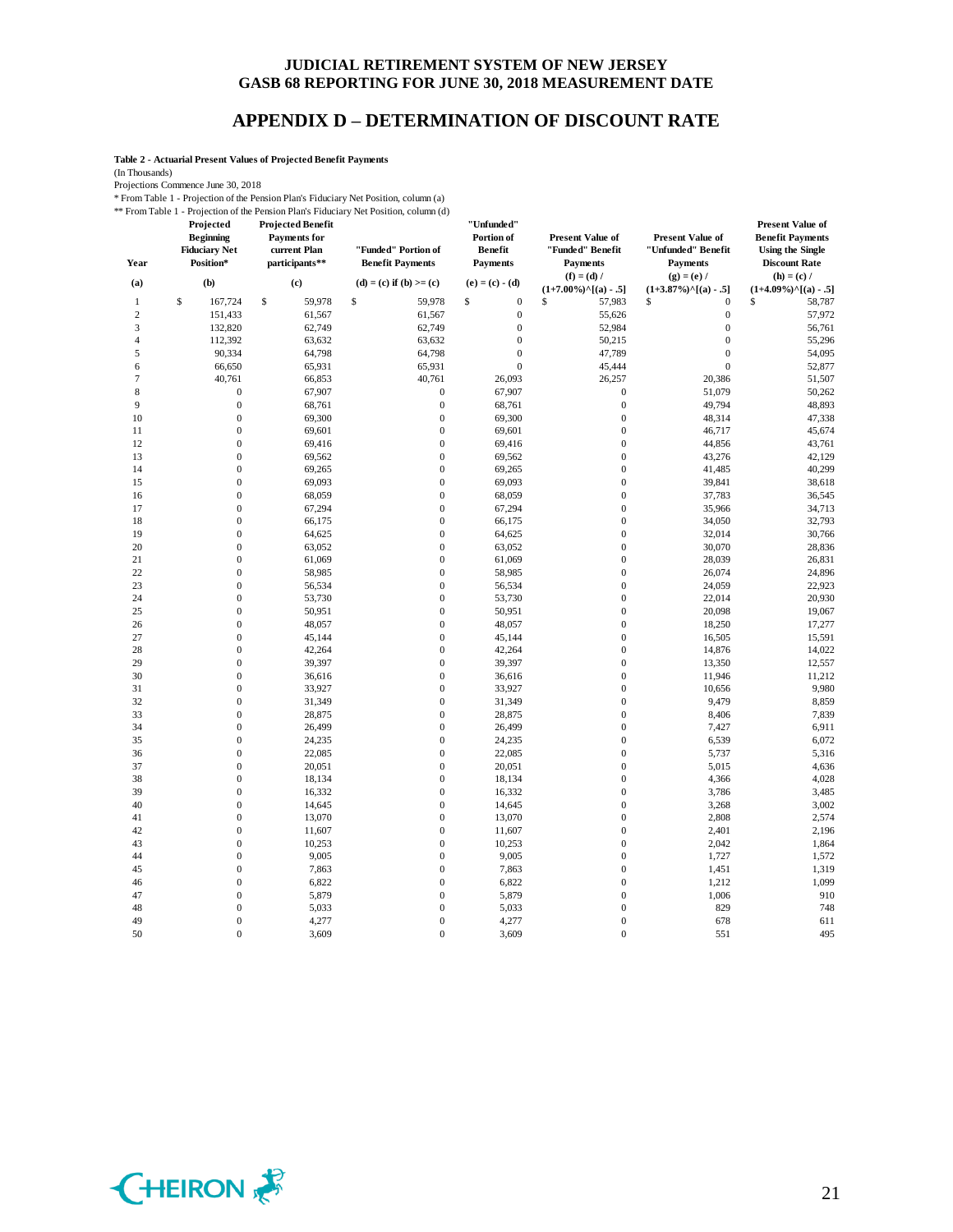# **APPENDIX D – DETERMINATION OF DISCOUNT RATE**

**Table 2 - Actuarial Present Values of Projected Benefit Payments**

(In Thousands)

Projections Commence June 30, 2018

\* From Table 1 - Projection of the Pension Plan's Fiduciary Net Position, column (a)

\*\* From Table 1 - Projection of the Pension Plan's Fiduciary Net Position, column (d)

| Year     | Projected<br><b>Beginning</b><br><b>Fiduciary Net</b><br>Position* | <b>Projected Benefit</b><br><b>Payments</b> for<br>current Plan<br>participants** | From Table 1 - Projection of the Pension Plan's Figuriary Net Position, column (d)<br>"Funded" Portion of<br><b>Benefit Payments</b> | "Unfunded"<br>Portion of<br><b>Benefit</b><br><b>Payments</b> | <b>Present Value of</b><br>"Funded" Benefit<br><b>Payments</b> | Present Value of<br>"Unfunded" Benefit<br>Payments    | <b>Present Value of</b><br><b>Benefit Payments</b><br><b>Using the Single</b><br><b>Discount Rate</b> |
|----------|--------------------------------------------------------------------|-----------------------------------------------------------------------------------|--------------------------------------------------------------------------------------------------------------------------------------|---------------------------------------------------------------|----------------------------------------------------------------|-------------------------------------------------------|-------------------------------------------------------------------------------------------------------|
| (a)      | (b)                                                                | (c)                                                                               | (d) = (c) if (b) >= (c)                                                                                                              | $(e) = (c) - (d)$                                             | $(f) = (d) /$<br>$(1+7.00\%)$ <sup>^</sup> [(a) - .5]          | $(g) = (e) /$<br>$(1+3.87\%)$ <sup>^</sup> [(a) - .5] | $(h) = (c) /$<br>$(1+4.09\%)$ <sup>^</sup> [(a) - .5]                                                 |
| 51       | $\boldsymbol{0}$                                                   | 3,022                                                                             | $\boldsymbol{0}$                                                                                                                     | 3,022                                                         | $\boldsymbol{0}$                                               | 444                                                   | 399                                                                                                   |
| 52       | $\boldsymbol{0}$                                                   | 2,512                                                                             | $\boldsymbol{0}$                                                                                                                     | 2,512                                                         | $\boldsymbol{0}$                                               | 355                                                   | 318                                                                                                   |
| 53       | $\boldsymbol{0}$                                                   | 2,072                                                                             | $\boldsymbol{0}$                                                                                                                     | 2,072                                                         | $\boldsymbol{0}$                                               | 282                                                   | 252                                                                                                   |
| 54       | $\boldsymbol{0}$                                                   | 1,695                                                                             | $\boldsymbol{0}$                                                                                                                     | 1,695                                                         | $\boldsymbol{0}$                                               | 222                                                   | 198                                                                                                   |
| 55       | $\boldsymbol{0}$                                                   | 1,375                                                                             | $\boldsymbol{0}$                                                                                                                     | 1,375                                                         | $\boldsymbol{0}$                                               | 174                                                   | 154                                                                                                   |
| 56       | $\mathbf{0}$                                                       | 1,107                                                                             | $\boldsymbol{0}$                                                                                                                     | 1,107                                                         | $\mathbf{0}$                                                   | 135                                                   | 119                                                                                                   |
| 57       | $\boldsymbol{0}$                                                   | 883                                                                               | $\boldsymbol{0}$                                                                                                                     | 883                                                           | $\boldsymbol{0}$                                               | 103                                                   | 92                                                                                                    |
| 58       | $\mathbf{0}$                                                       | 699                                                                               | $\boldsymbol{0}$                                                                                                                     | 699                                                           | $\mathbf{0}$                                                   | 79                                                    | 70                                                                                                    |
| 59       | $\boldsymbol{0}$                                                   | 548                                                                               | $\boldsymbol{0}$                                                                                                                     | 548                                                           | $\boldsymbol{0}$                                               | 59                                                    | 52                                                                                                    |
| 60       | $\boldsymbol{0}$                                                   | 426                                                                               | $\boldsymbol{0}$                                                                                                                     | 426                                                           | $\mathbf{0}$                                                   | 45                                                    | 39                                                                                                    |
| 61       | $\mathbf{0}$                                                       | 329                                                                               | $\boldsymbol{0}$                                                                                                                     | 329                                                           | $\mathbf{0}$                                                   | 33                                                    | 29                                                                                                    |
| 62       | $\overline{0}$                                                     | 252                                                                               | $\boldsymbol{0}$                                                                                                                     | 252                                                           | $\mathbf{0}$                                                   | 24                                                    | 21                                                                                                    |
| 63<br>64 | $\boldsymbol{0}$<br>$\boldsymbol{0}$                               | 192<br>146                                                                        | $\boldsymbol{0}$<br>$\boldsymbol{0}$                                                                                                 | 192<br>146                                                    | $\boldsymbol{0}$<br>$\mathbf{0}$                               | 18<br>13                                              | 16<br>11                                                                                              |
| 65       | $\boldsymbol{0}$                                                   | 111                                                                               | $\boldsymbol{0}$                                                                                                                     | 111                                                           | $\boldsymbol{0}$                                               | $10\,$                                                | $\,$ 8 $\,$                                                                                           |
| 66       | $\boldsymbol{0}$                                                   | 84                                                                                | $\boldsymbol{0}$                                                                                                                     | 84                                                            | $\mathbf{0}$                                                   | $\boldsymbol{7}$                                      | 6                                                                                                     |
| 67       | $\mathbf{0}$                                                       | 63                                                                                | $\boldsymbol{0}$                                                                                                                     | 63                                                            | $\mathbf{0}$                                                   | $\mathfrak s$                                         | $\overline{4}$                                                                                        |
| 68       | $\overline{0}$                                                     | 48                                                                                | $\boldsymbol{0}$                                                                                                                     | 48                                                            | $\overline{0}$                                                 | $\overline{4}$                                        | 3                                                                                                     |
| 69       | $\boldsymbol{0}$                                                   | 37                                                                                | $\boldsymbol{0}$                                                                                                                     | 37                                                            | $\boldsymbol{0}$                                               | $\mathfrak{Z}$                                        | $\overline{\mathbf{c}}$                                                                               |
| 70       | $\boldsymbol{0}$                                                   | 29                                                                                | $\boldsymbol{0}$                                                                                                                     | 29                                                            | $\mathbf{0}$                                                   | $\sqrt{2}$                                            | $\sqrt{2}$                                                                                            |
| 71       | $\mathbf{0}$                                                       | 23                                                                                | $\boldsymbol{0}$                                                                                                                     | 23                                                            | $\overline{0}$                                                 | $\,2$                                                 | $\,1$                                                                                                 |
| 72       | $\mathbf{0}$                                                       | 18                                                                                | $\boldsymbol{0}$                                                                                                                     | 18                                                            | $\mathbf{0}$                                                   | $\mathbf{1}$                                          | $\mathbf{1}$                                                                                          |
| 73       | $\overline{0}$                                                     | 15                                                                                | $\boldsymbol{0}$                                                                                                                     | 15                                                            | $\overline{0}$                                                 | $\mathbf{1}$                                          | $\mathbf{1}$                                                                                          |
| 74       | $\boldsymbol{0}$                                                   | 13                                                                                | $\boldsymbol{0}$                                                                                                                     | 13                                                            | $\boldsymbol{0}$                                               | $\mathbf{1}$                                          | $\mathbf{1}$                                                                                          |
| 75       | $\boldsymbol{0}$                                                   | 11                                                                                | $\boldsymbol{0}$                                                                                                                     | $11\,$                                                        | $\boldsymbol{0}$                                               | $\mathbf{1}$                                          | $\mathbf{1}$                                                                                          |
| 76       | $\boldsymbol{0}$                                                   | 9                                                                                 | $\boldsymbol{0}$                                                                                                                     | 9                                                             | $\mathbf{0}$                                                   | $\mathbf{1}$                                          | $\mathbf{0}$                                                                                          |
| 77       | $\boldsymbol{0}$                                                   | $\,$ 8 $\,$                                                                       | $\boldsymbol{0}$                                                                                                                     | $\,$ 8 $\,$                                                   | $\boldsymbol{0}$                                               | $\boldsymbol{0}$                                      | $\boldsymbol{0}$                                                                                      |
| 78       | $\overline{0}$                                                     | 6                                                                                 | $\boldsymbol{0}$                                                                                                                     | 6                                                             | $\overline{0}$                                                 | $\boldsymbol{0}$                                      | $\mathbf{0}$                                                                                          |
| 79       | $\boldsymbol{0}$                                                   | 5                                                                                 | $\boldsymbol{0}$                                                                                                                     | 5                                                             | $\boldsymbol{0}$                                               | $\boldsymbol{0}$                                      | $\boldsymbol{0}$                                                                                      |
| $80\,$   | $\boldsymbol{0}$                                                   | 5                                                                                 | $\boldsymbol{0}$                                                                                                                     | 5                                                             | $\boldsymbol{0}$                                               | $\boldsymbol{0}$                                      | $\boldsymbol{0}$                                                                                      |
| 81       | $\mathbf{0}$                                                       | $\overline{4}$                                                                    | $\boldsymbol{0}$                                                                                                                     | $\overline{4}$                                                | $\mathbf{0}$                                                   | $\boldsymbol{0}$                                      | $\mathbf{0}$                                                                                          |
| 82       | $\boldsymbol{0}$                                                   | 3                                                                                 | $\boldsymbol{0}$                                                                                                                     | $\sqrt{3}$                                                    | $\mathbf{0}$                                                   | $\boldsymbol{0}$                                      | $\boldsymbol{0}$                                                                                      |
| 83       | $\mathbf{0}$                                                       | $\overline{c}$<br>$\overline{c}$                                                  | $\boldsymbol{0}$                                                                                                                     | $\sqrt{2}$                                                    | $\mathbf{0}$                                                   | $\boldsymbol{0}$                                      | $\boldsymbol{0}$                                                                                      |
| 84       | $\mathbf{0}$<br>$\mathbf{0}$                                       | $\sqrt{2}$                                                                        | $\mathbf{0}$                                                                                                                         | $\sqrt{2}$<br>$\sqrt{2}$                                      | $\mathbf{0}$                                                   | $\boldsymbol{0}$                                      | $\mathbf{0}$<br>$\boldsymbol{0}$                                                                      |
| 85<br>86 | $\mathbf{0}$                                                       | $\mathbf{1}$                                                                      | $\boldsymbol{0}$<br>$\boldsymbol{0}$                                                                                                 | $\mathbf{1}$                                                  | $\boldsymbol{0}$<br>$\mathbf{0}$                               | $\boldsymbol{0}$<br>$\boldsymbol{0}$                  | $\boldsymbol{0}$                                                                                      |
| 87       | $\mathbf{0}$                                                       | $\mathbf{1}$                                                                      | $\boldsymbol{0}$                                                                                                                     | $\,1$                                                         | $\mathbf{0}$                                                   | $\boldsymbol{0}$                                      | $\boldsymbol{0}$                                                                                      |
| 88       | $\mathbf{0}$                                                       | $\mathbf{1}$                                                                      | $\boldsymbol{0}$                                                                                                                     | $\mathbf{1}$                                                  | $\mathbf{0}$                                                   | $\boldsymbol{0}$                                      | $\boldsymbol{0}$                                                                                      |
| 89       | $\overline{0}$                                                     | $\overline{0}$                                                                    | $\mathbf{0}$                                                                                                                         | $\boldsymbol{0}$                                              | $\overline{0}$                                                 | $\boldsymbol{0}$                                      | $\mathbf{0}$                                                                                          |
| 90       | $\mathbf{0}$                                                       | $\mathbf{0}$                                                                      | $\boldsymbol{0}$                                                                                                                     | $\boldsymbol{0}$                                              | $\boldsymbol{0}$                                               | $\boldsymbol{0}$                                      | $\boldsymbol{0}$                                                                                      |
| 91       | $\mathbf{0}$                                                       | $\mathbf{0}$                                                                      | $\boldsymbol{0}$                                                                                                                     | $\boldsymbol{0}$                                              | $\mathbf{0}$                                                   | $\boldsymbol{0}$                                      | $\mathbf{0}$                                                                                          |
| 92       | $\boldsymbol{0}$                                                   | $\boldsymbol{0}$                                                                  | $\boldsymbol{0}$                                                                                                                     | $\boldsymbol{0}$                                              | $\boldsymbol{0}$                                               | $\boldsymbol{0}$                                      | $\boldsymbol{0}$                                                                                      |
| 93       | $\mathbf{0}$                                                       | $\mathbf{0}$                                                                      | $\boldsymbol{0}$                                                                                                                     | $\boldsymbol{0}$                                              | $\mathbf{0}$                                                   | $\boldsymbol{0}$                                      | $\boldsymbol{0}$                                                                                      |
| 94       | $\mathbf{0}$                                                       | $\mathbf{0}$                                                                      | $\boldsymbol{0}$                                                                                                                     | $\boldsymbol{0}$                                              | $\mathbf{0}$                                                   | $\boldsymbol{0}$                                      | $\mathbf{0}$                                                                                          |
| 95       | $\mathbf{0}$                                                       | $\mathbf{0}$                                                                      | $\boldsymbol{0}$                                                                                                                     | $\boldsymbol{0}$                                              | $\boldsymbol{0}$                                               | $\boldsymbol{0}$                                      | $\boldsymbol{0}$                                                                                      |
| 96       | $\mathbf{0}$                                                       | $\mathbf{0}$                                                                      | $\boldsymbol{0}$                                                                                                                     | $\boldsymbol{0}$                                              | $\mathbf{0}$                                                   | $\boldsymbol{0}$                                      | $\boldsymbol{0}$                                                                                      |
| 97       | $\boldsymbol{0}$                                                   | $\boldsymbol{0}$                                                                  | $\boldsymbol{0}$                                                                                                                     | $\boldsymbol{0}$                                              | $\boldsymbol{0}$                                               | $\boldsymbol{0}$                                      | $\boldsymbol{0}$                                                                                      |
| 98       | $\mathbf{0}$                                                       | $\boldsymbol{0}$                                                                  | $\boldsymbol{0}$                                                                                                                     | $\boldsymbol{0}$                                              | $\mathbf{0}$                                                   | $\boldsymbol{0}$                                      | $\boldsymbol{0}$                                                                                      |
| 99       | $\mathbf{0}$                                                       | $\boldsymbol{0}$                                                                  | $\boldsymbol{0}$                                                                                                                     | $\boldsymbol{0}$                                              | $\boldsymbol{0}$                                               | $\boldsymbol{0}$                                      | $\mathbf{0}$                                                                                          |
| 100      | $\boldsymbol{0}$                                                   | $\boldsymbol{0}$                                                                  | $\boldsymbol{0}$                                                                                                                     | $\boldsymbol{0}$                                              | $\boldsymbol{0}$<br>\$<br>$336,299 + $$                        | $\boldsymbol{0}$<br>$832,251 =$ \$                    | $\boldsymbol{0}$<br>1,168,550                                                                         |

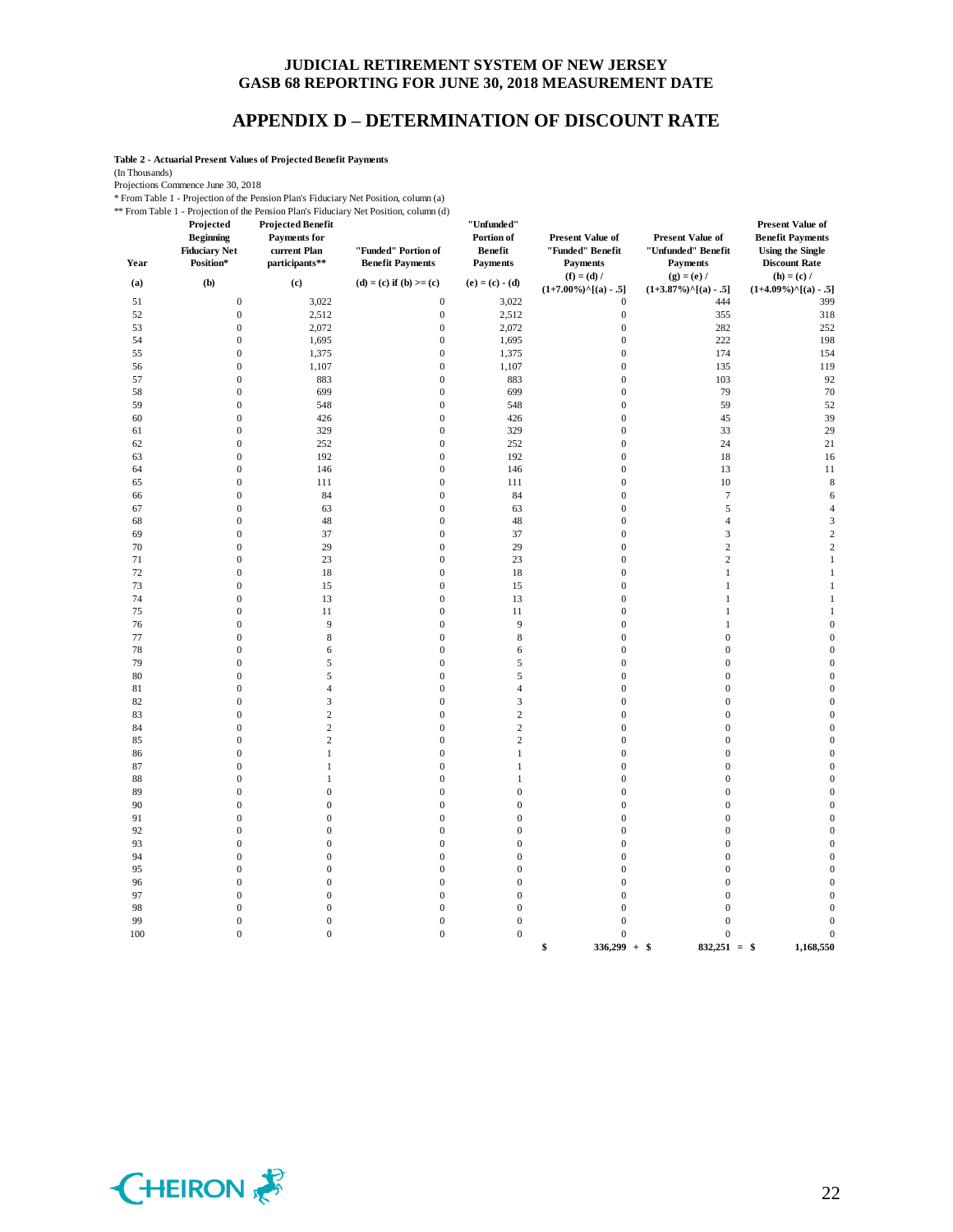# **APPENDIX E – GLOSSARY OF TERMS**

# **1. Actuarially Determined Contribution**

A target or recommended contribution for the reporting period, determined in conformity with Actuarial Standards of Practice based on the most recent measurement available when the contribution for the reporting period was adopted.

### **2. Actuarial Valuation Date**

The date as of which an actuarial valuation is performed. This date may be up to 24 months prior to the measurement date and up to 30 months prior to the employer's reporting date.

### **3. Deferred Inflow of Resources**

An acquisition of net assets by a government employer that is applicable to a future reporting period. In the context of GASB 68, these are experience gains on the Total Pension Liability, assumption changes reducing the Total Pension Liability, or investment gains that are recognized in future reporting periods.

# **4. Deferred Outflow of Resources**

A consumption of net assets by a government employer that is applicable to a future reporting period. In the context of GASB 68, these are experience losses on the Total Pension Liability, assumption changes increasing the Total Pension Liability, or investment losses that are recognized in future reporting periods.

# **5. Entry Age Actuarial Cost Method**

The actuarial cost method required for GASB 68 calculations. Under this method, the actuarial present value of the projected benefits of each individual included in an actuarial valuation is allocated on a level basis over the earnings of the individual between entry age and assumed exit ages. The portion of this actuarial present value allocated to a valuation year is called the Service Cost. The portion of this actuarial present value not provided for at a valuation date by the actuarial present value of future service costs is called the Total Pension Liability.

#### **6. Measurement Date**

The date as of which the Total Pension Liability and Plan Fiduciary Net Position are measured. The Total Pension Liability may be projected from the Actuarial Valuation Date to the Measurement Date. The Measurement Date must be the same as the Reporting Date for the plan.